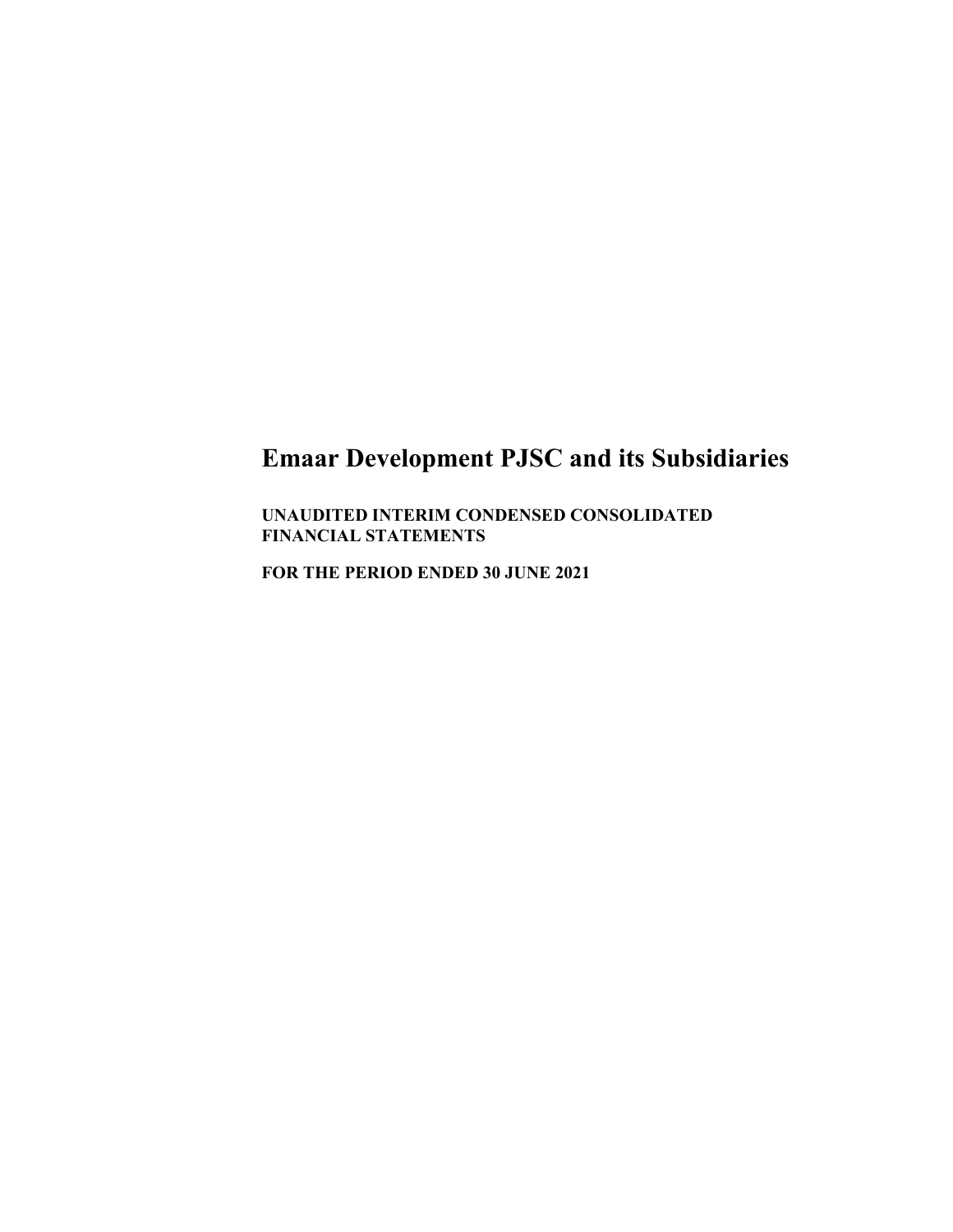**Unaudited Interim Condensed Consolidated Financial Statements For the period ended 30 June 2021** 

**Table of Contents** 

### **Pages**

| <b>Report on Review of Interim Condensed Consolidated Financial Statements</b> | $1 - 2$  |
|--------------------------------------------------------------------------------|----------|
| <b>Interim Condensed Consolidated Statement of Comprehensive Income</b>        | 3        |
| <b>Interim Condensed Consolidated Statement of Financial Position</b>          | 4        |
| <b>Interim Condensed Consolidated Statement of Changes in Equity</b>           | $5 - 6$  |
| <b>Interim Condensed Consolidated Statement of Cash Flows</b>                  | 7        |
| <b>Notes to the Interim Condensed Consolidated Financial Statements</b>        | $8 - 27$ |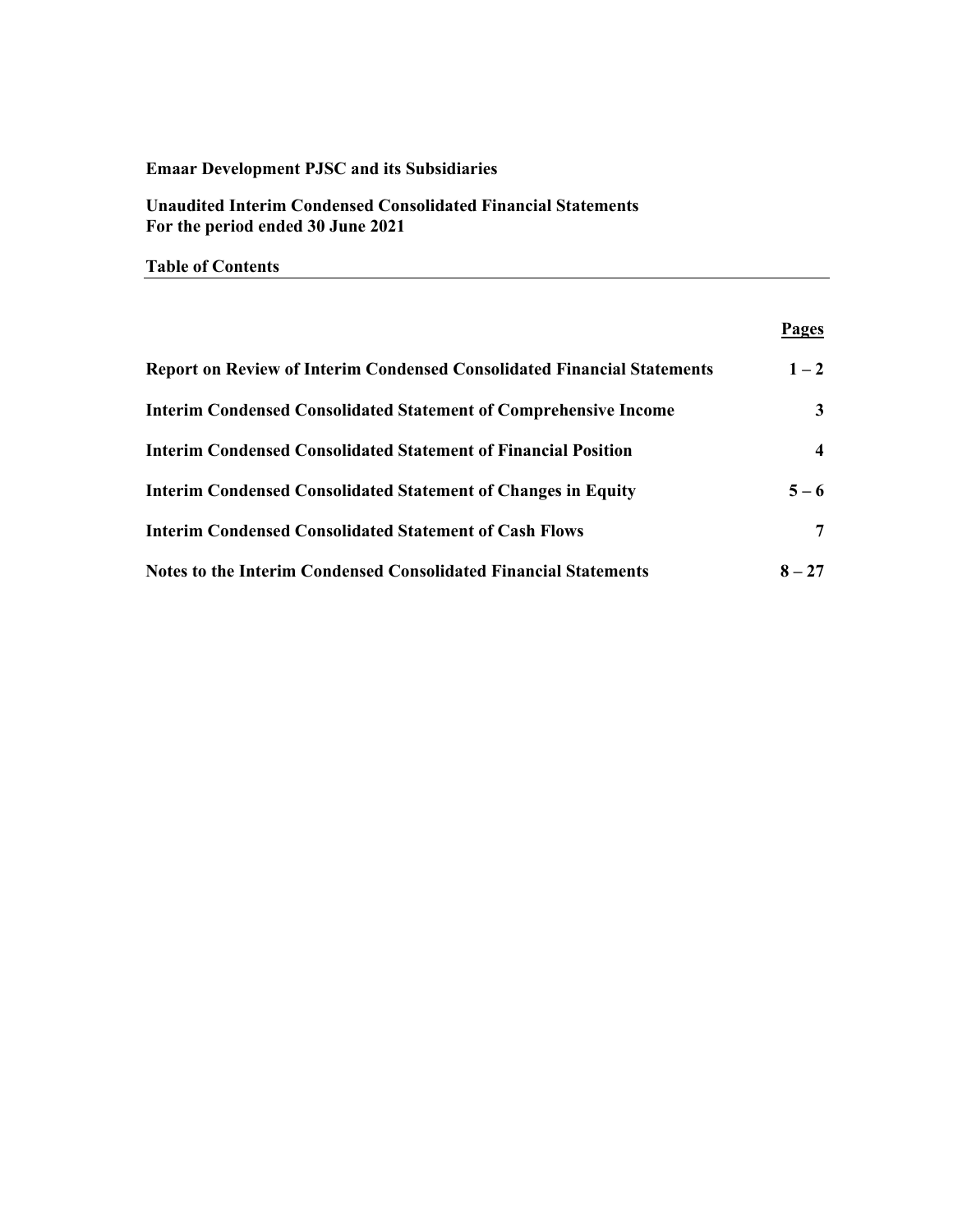

KPMG Lower Gulf Limited The Offices 5 at One Central Level 4, Office No: 04.01 Sheikh Zayed Road, P.O. Box 3800 Dubai, United Arab Emirates Tel. +971 (4) 4030300, www.kpmg.com/ae

### **Independent Auditors' Report on Review of Interim Condensed Consolidated Financial Statements**

To the Shareholders of Emaar Development PJSC

#### *Introduction*

We have reviewed the accompanying 30 June 2021 interim condensed consolidated financial statements of Emaar Development PJSC ("the Company") and its subsidiaries (collectively referred to as "the Group"), which comprise:

- the interim condensed consolidated statement of comprehensive income for the three month and six month periods ended 30 June 2021;
- the interim condensed consolidated statement of financial position as at 30 June 2021;
- the interim condensed consolidated statement of changes in equity for the six month period ended 30 June 2021;
- the interim condensed consolidated statement of cash flows for the six month period ended 30 June 2021; and
- notes to the interim condensed consolidated financial statements.

Management is responsible for the preparation and presentation of these interim condensed consolidated financial statements in accordance with IAS 34, 'Interim Financial Reporting'. Our responsibility is to express a conclusion on these interim condensed consolidated financial statements based on our review.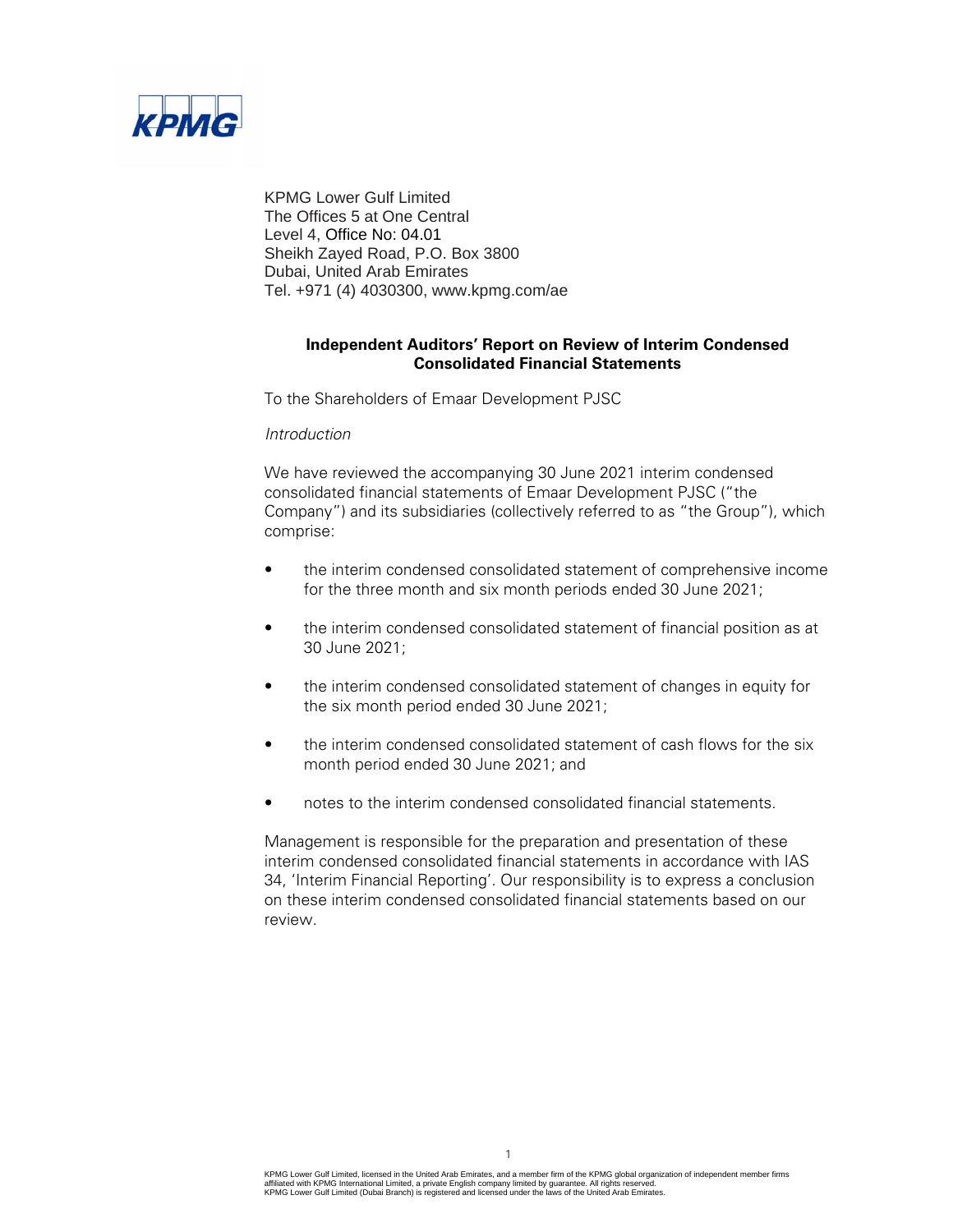

### **Emaar Development PJSC** Independent Auditors' Report on Review of Interim Condensed

**Consolidated Financial Statements** 30 June 2021

### Scope of review

We conducted our review in accordance with the International Standard on Review Engagements 2410, "Review of Interim Financial Information Performed by the Independent Auditor of the Entity". A review of interim financial statements consists of making inquiries, primarily of persons responsible for financial and accounting matters, and applying analytical and other review procedures. A review is substantially less in scope than an audit conducted in accordance with International Standards on Auditing and consequently does not enable us to obtain assurance that we would become aware of all significant matters that might be identified in an audit. Accordingly, we do not express an audit opinion.

### Conclusion

Based on our review, nothing has come to our attention that causes us to believe that the accompanying 30 June 2021 interim condensed consolidated financial statements are not prepared, in all material respects, in accordance with IAS 34, 'Interim Financial Reporting'.

**KPMGLower Gulf Limited** 

Emilio Pera Registration No.: 1146 Dubai, United Arab Emirates

Date: 11 Aug 2021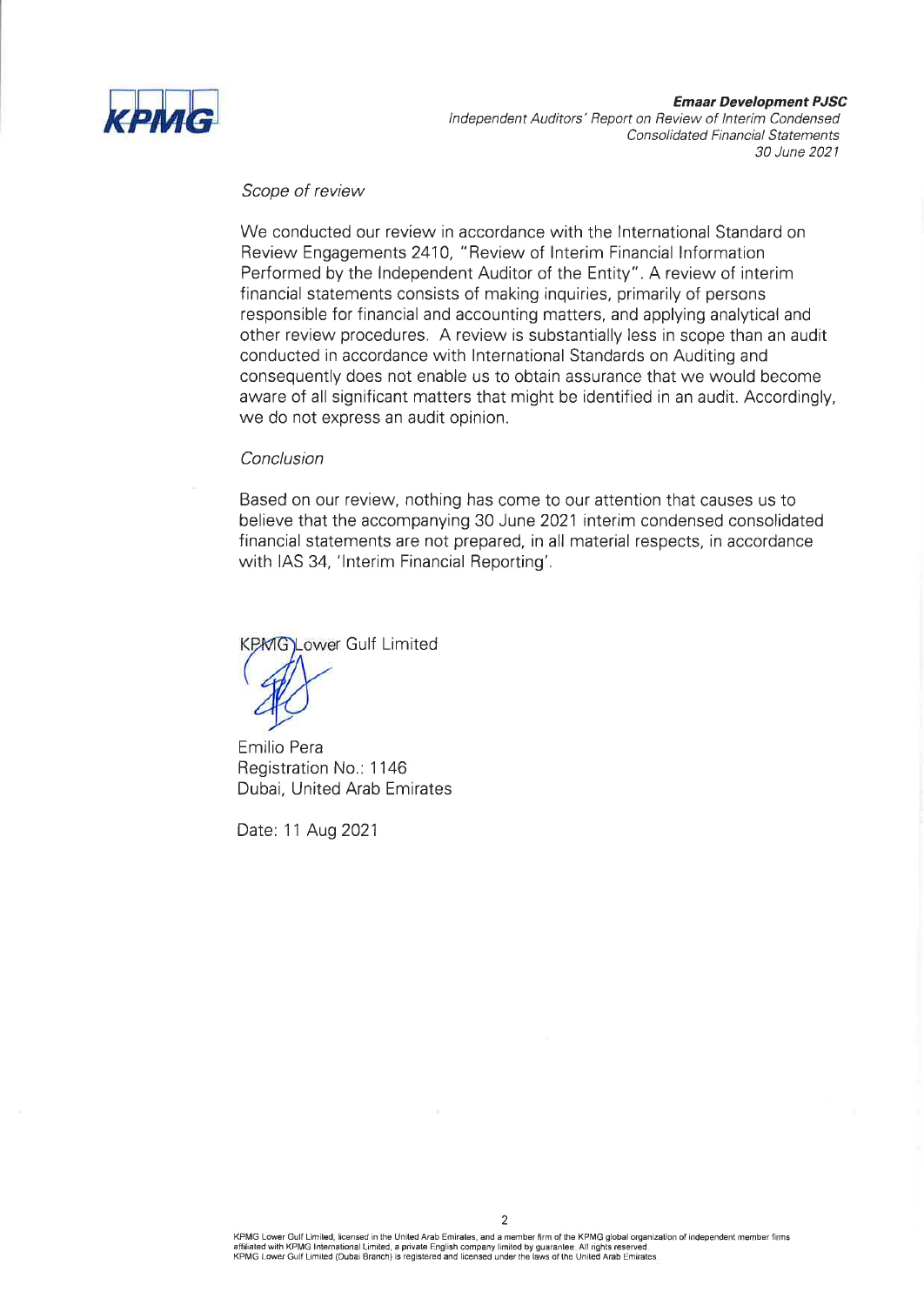# INTERIM CONDENSED CONSOLIDATED STATEMENT OF COMPREHENSIVE INCOME For the period ended 30 June 2021 (Unaudited)

#### *(US\$ 1.00 = AED 3.673)*

|                                                                                                     | <b>Notes</b> | Six-month period ended |              | Three-month period ended |              |  |
|-----------------------------------------------------------------------------------------------------|--------------|------------------------|--------------|--------------------------|--------------|--|
|                                                                                                     |              | 30 June 2021           | 30 June 2020 | 30 June 2021             | 30 June 2020 |  |
|                                                                                                     |              | <b>AED'000</b>         | AED'000      | <b>AED'000</b>           | AED'000      |  |
| Revenue                                                                                             | 4            | 7,754,702              | 4,817,913    | 3,907,055                | 1,773,403    |  |
| Cost of revenue                                                                                     | 4            | (4,803,615)            | (3,031,161)  | (2,468,583)              | (1,115,182)  |  |
| <b>GROSS PROFIT</b>                                                                                 |              | 2,951,087              | 1,786,752    | 1,438,472                | 658,221      |  |
| Selling, general and administrative                                                                 |              |                        |              |                          |              |  |
| expenses                                                                                            | 5            | (853, 438)             | (552, 519)   | (410, 524)               | (194, 564)   |  |
| Finance income                                                                                      | 6(a)         | 17,860                 | 29,813       | 10,006                   | 7,432        |  |
| Finance costs                                                                                       | 6(b)         | (142, 847)             | (97,220)     | (88, 344)                | (42, 585)    |  |
| Other income                                                                                        |              | 14,938                 | 10,979       | 11,877                   | 1,904        |  |
| Share of results of joint ventures                                                                  |              | 102,794                | 12,197       | 41,344                   | 635          |  |
| <b>PROFIT FOR THE PERIOD</b>                                                                        |              | 2,090,394              | 1,190,002    | 1,002,831                | 431,043      |  |
| Other comprehensive income                                                                          |              |                        |              |                          |              |  |
| <b>TOTAL COMPREHENSIVE</b>                                                                          |              |                        |              |                          |              |  |
| <b>INCOME FOR THE PERIOD</b>                                                                        |              | 2,090,394              | 1,190,002    | 1,002,831                | 431,043      |  |
| <b>ATTRIBUTABLE TO:</b>                                                                             |              |                        |              |                          |              |  |
| Owners of the Company                                                                               |              | 1,512,393              | 1,035,525    | 731,503                  | 386,688      |  |
| Non-controlling interest                                                                            |              | 578,001                | 154,477      | 271,328                  | 44,355       |  |
|                                                                                                     |              | 2,090,394              | 1,190,002    | 1,002,831                | 431,043      |  |
| Earnings per share attributable to<br>the owners of the Company:<br>-basic and diluted earnings per |              |                        |              |                          |              |  |
| share (AED)                                                                                         |              | 0.38                   | 0.26         | 0.18                     | 0.10         |  |
|                                                                                                     |              |                        |              |                          |              |  |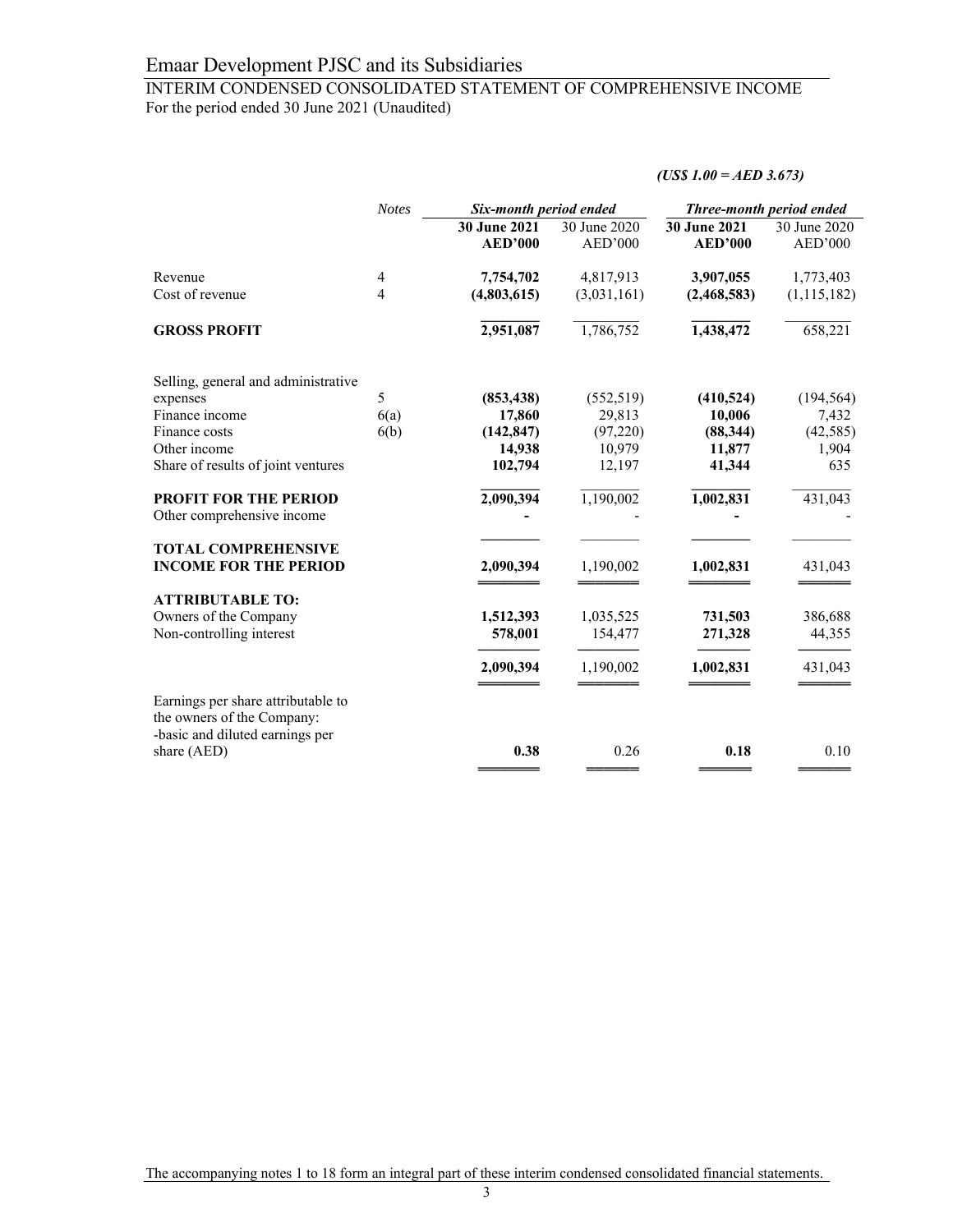# INTERIM CONDENSED CONSOLIDATED STATEMENT OF FINANCIAL POSITION As at 30 June 2021

|                                                                                                                                                                                                                                                                               |                                              |                                                                                                  | $(US$ 1.00 = AED 3.673)$                                                                        |
|-------------------------------------------------------------------------------------------------------------------------------------------------------------------------------------------------------------------------------------------------------------------------------|----------------------------------------------|--------------------------------------------------------------------------------------------------|-------------------------------------------------------------------------------------------------|
|                                                                                                                                                                                                                                                                               | <b>Notes</b>                                 | 30 June<br>2021<br><b>AED'000</b><br>(Unaudited)                                                 | 31 December<br>2020<br>AED'000<br>(Audited)                                                     |
| <b>ASSETS</b><br>Bank balances and cash<br>Trade and unbilled receivables<br>Other assets, receivables, deposits and prepayments<br>Development properties<br>Loan to joint ventures<br>Investments in joint ventures<br>Property, plant and equipment<br><b>TOTAL ASSETS</b> | $\boldsymbol{7}$<br>8<br>9<br>10<br>11<br>12 | 4,483,857<br>12,242,207<br>4,866,292<br>13,319,576<br>965,446<br>619,156<br>31,477<br>36,528,011 | 3,349,997<br>9,692,636<br>4,668,705<br>14,469,588<br>975,248<br>516,362<br>36,402<br>33,708,938 |
| <b>LIABILITIES AND EQUITY</b><br><b>LIABILITIES</b><br>Trade and other payables<br>Advances from customers                                                                                                                                                                    | 13                                           | 13,533,885<br>3,708,968                                                                          | 12,887,764<br>2,733,041                                                                         |
| Retentions payable<br>Interest-bearing loans and borrowings<br>Provision for employees' end-of-service benefits                                                                                                                                                               | 14                                           | 819,018<br>3,666,595<br>23,285                                                                   | 854,624<br>3,711,446<br>22,297                                                                  |
| <b>TOTAL LIABILITIES</b>                                                                                                                                                                                                                                                      |                                              | 21,751,751                                                                                       | 20,209,172                                                                                      |
| <b>EQUITY</b><br>Equity attributable to owners of the Company<br>Share capital<br>Legal reserve<br>Retained earnings                                                                                                                                                          |                                              | 4,000,000<br>855,356<br>7,905,503                                                                | 4,000,000<br>855,356<br>6,397,010                                                               |
| Non-controlling interests                                                                                                                                                                                                                                                     |                                              | 12,760,859<br>2,015,401                                                                          | 11,252,366<br>2,247,400                                                                         |
| <b>TOTAL EQUITY</b>                                                                                                                                                                                                                                                           |                                              | 14,776,260                                                                                       | 13,499,766                                                                                      |
| <b>TOTAL LIABILITIES AND EQUITY</b>                                                                                                                                                                                                                                           |                                              | 36,528,011                                                                                       | 33,708,938                                                                                      |

To the best of our knowledge, the interim condensed consolidated financial statements fairly present, in all material respects, the interim condensed consolidated financial position, results of operation and interim condensed consolidated cash flows of the Group as of, and for the period ended 30 June 2021.

The interim condensed consolidated financial statements were authorised for issue by Board of Directors and signed on their behalf by:

Director

Director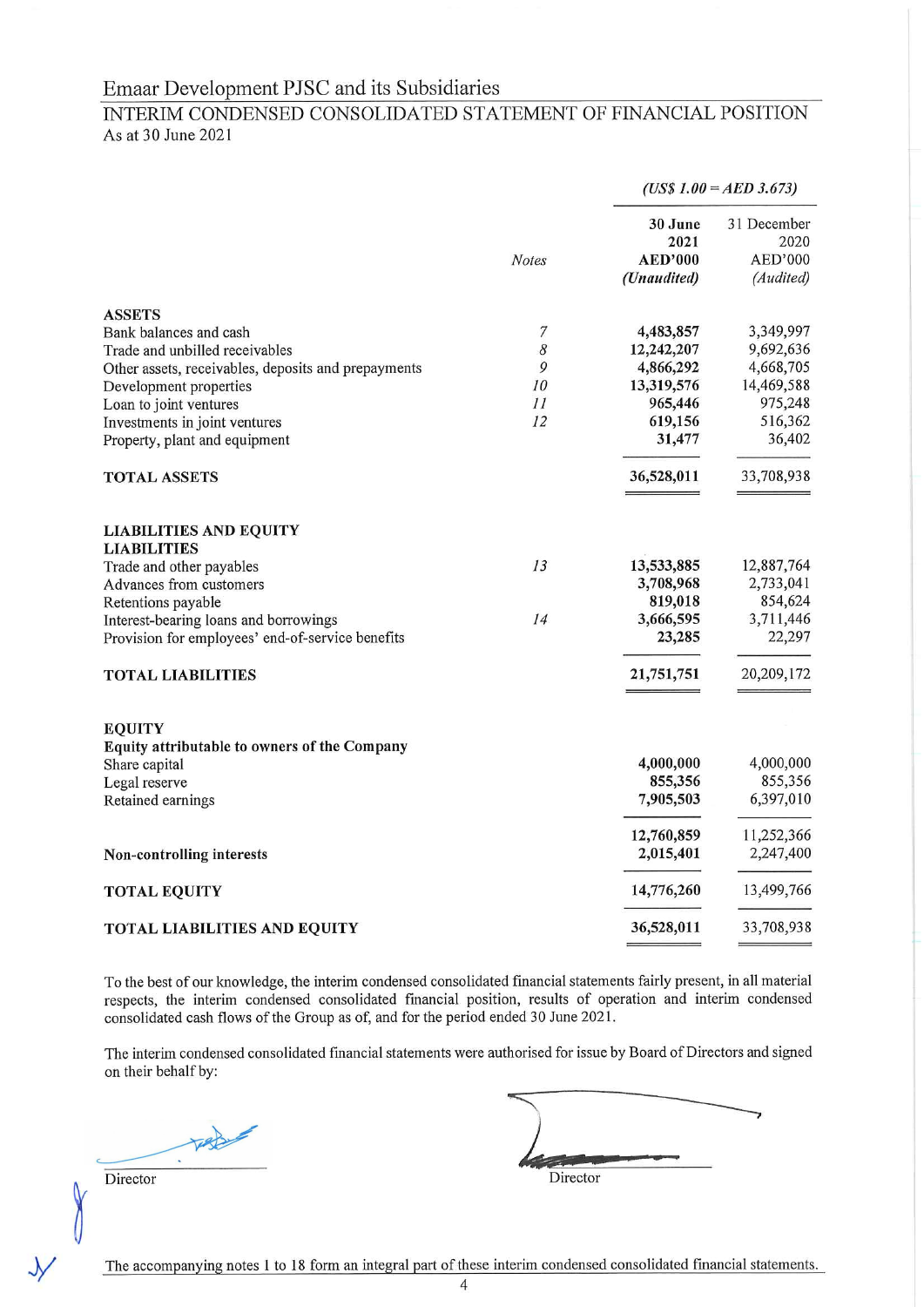# INTERIM CONDENSED CONSOLIDATED STATEMENT OF CHANGES IN EQUITY

For the period ended 30 June 2021 (Unaudited)

|                                           | Attributable to the owners of the Parent  |                                    |                                               |                                |                                                    |                                          |
|-------------------------------------------|-------------------------------------------|------------------------------------|-----------------------------------------------|--------------------------------|----------------------------------------------------|------------------------------------------|
|                                           | <b>Share</b><br>capital<br><b>AED'000</b> | Legal<br>reserve<br><b>AED'000</b> | <b>Retained</b><br>earnings<br><b>AED'000</b> | <b>Total</b><br><b>AED'000</b> | Non-<br>controlling<br>interests<br><b>AED'000</b> | <b>Total</b><br>equity<br><b>AED'000</b> |
| Balance at 1 January 2021                 | 4,000,000                                 | 855,356                            | 6,397,010                                     | 11,252,366                     | 2,247,400                                          | 13,499,766                               |
| Profit for the period                     |                                           | $\overline{\phantom{a}}$           | 1,512,393                                     | 1,512,393                      | 578,001                                            | 2,090,394                                |
| Total comprehensive income for the period |                                           |                                    | 1,512,393                                     | 1,512,393                      | 578,001                                            | 2,090,394                                |
| Directors' bonus                          |                                           |                                    | (3,900)                                       | (3,900)                        |                                                    | (3,900)                                  |
| Dividend paid                             | $\overline{\phantom{a}}$                  |                                    |                                               | $\overline{\phantom{a}}$       | (810,000)                                          | (810,000)                                |
| <b>Balance at 30 June 2021</b>            | 4,000,000                                 | 855,356                            | 7,905,503                                     | 12,760,859                     | 2,015,401                                          | 14,776,260                               |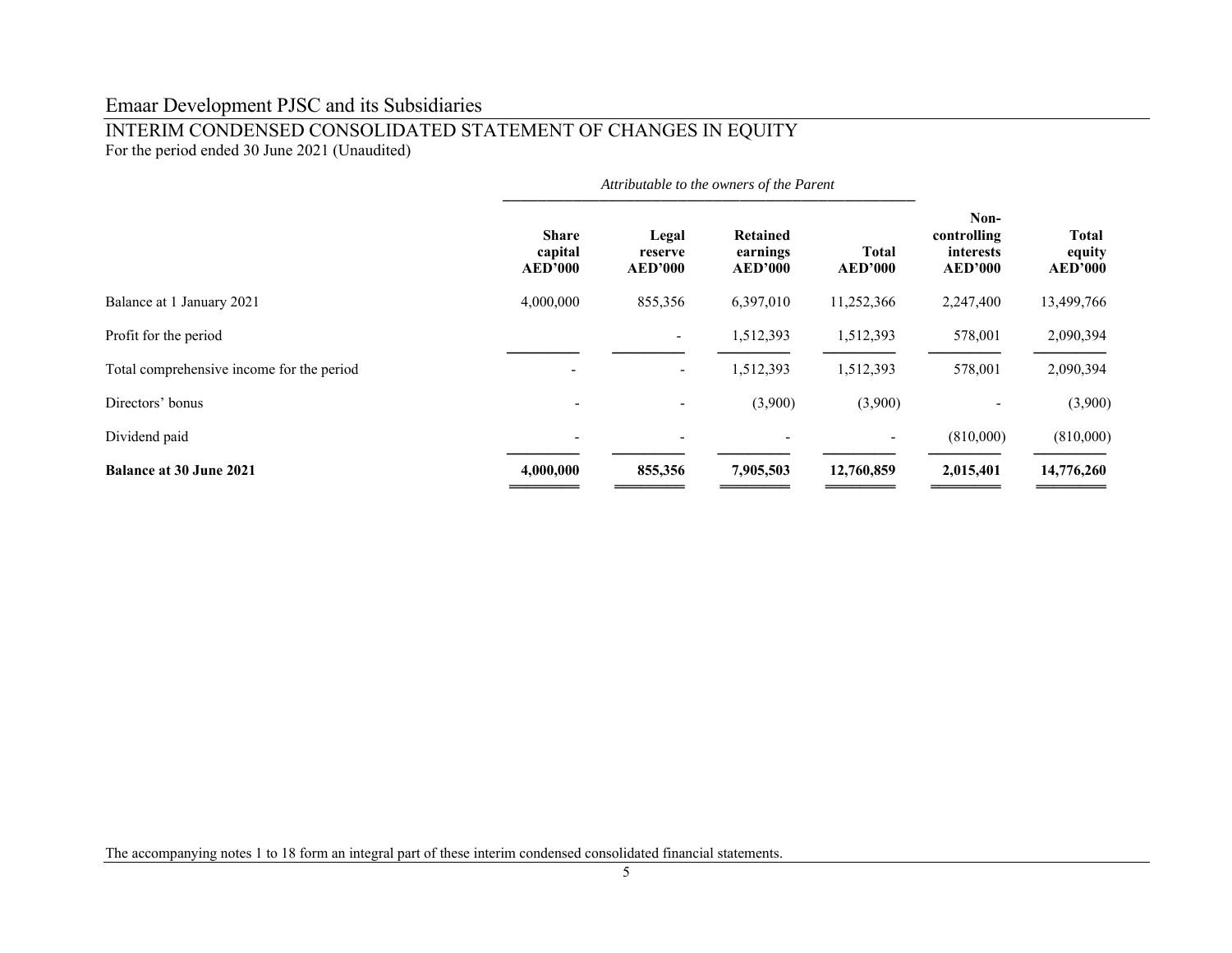# INTERIM CONDENSED CONSOLIDATED STATEMENT OF CHANGES IN EQUITY (continued) For the period ended 30 June 2021 (Unaudited)

|                                           |                             | Attributable to the owners of the Parent |                                 |                          |                                             |                            |
|-------------------------------------------|-----------------------------|------------------------------------------|---------------------------------|--------------------------|---------------------------------------------|----------------------------|
|                                           | Share<br>capital<br>AED'000 | Legal<br>reserve<br>AED'000              | Retained<br>earnings<br>AED'000 | Total<br>AED'000         | Non-<br>controlling<br>interests<br>AED'000 | Total<br>equity<br>AED'000 |
| Balance at 1 January 2020 (Audited)       | 4,000,000                   | 689,625                                  | 4,910,331                       | 9,599,956                | 2,754,180                                   | 12,354,136                 |
| Profit for the period                     |                             |                                          | 1,035,525                       | 1,035,525                | 154,477                                     | 1,190,002                  |
| Total comprehensive income for the period |                             |                                          | 1,035,525                       | 1,035,525                | 154,477                                     | 1,190,002                  |
| Directors' bonus                          |                             |                                          | (4,900)                         | (4,900)                  |                                             | (4,900)                    |
| Dividend paid                             |                             |                                          |                                 | $\overline{\phantom{a}}$ | (450,000)                                   | (450,000)                  |
| Balance at 30 June 2020                   | 4,000,000                   | 689,625                                  | 5,940,956                       | 10,630,581               | 2,458,657                                   | 13,089,238                 |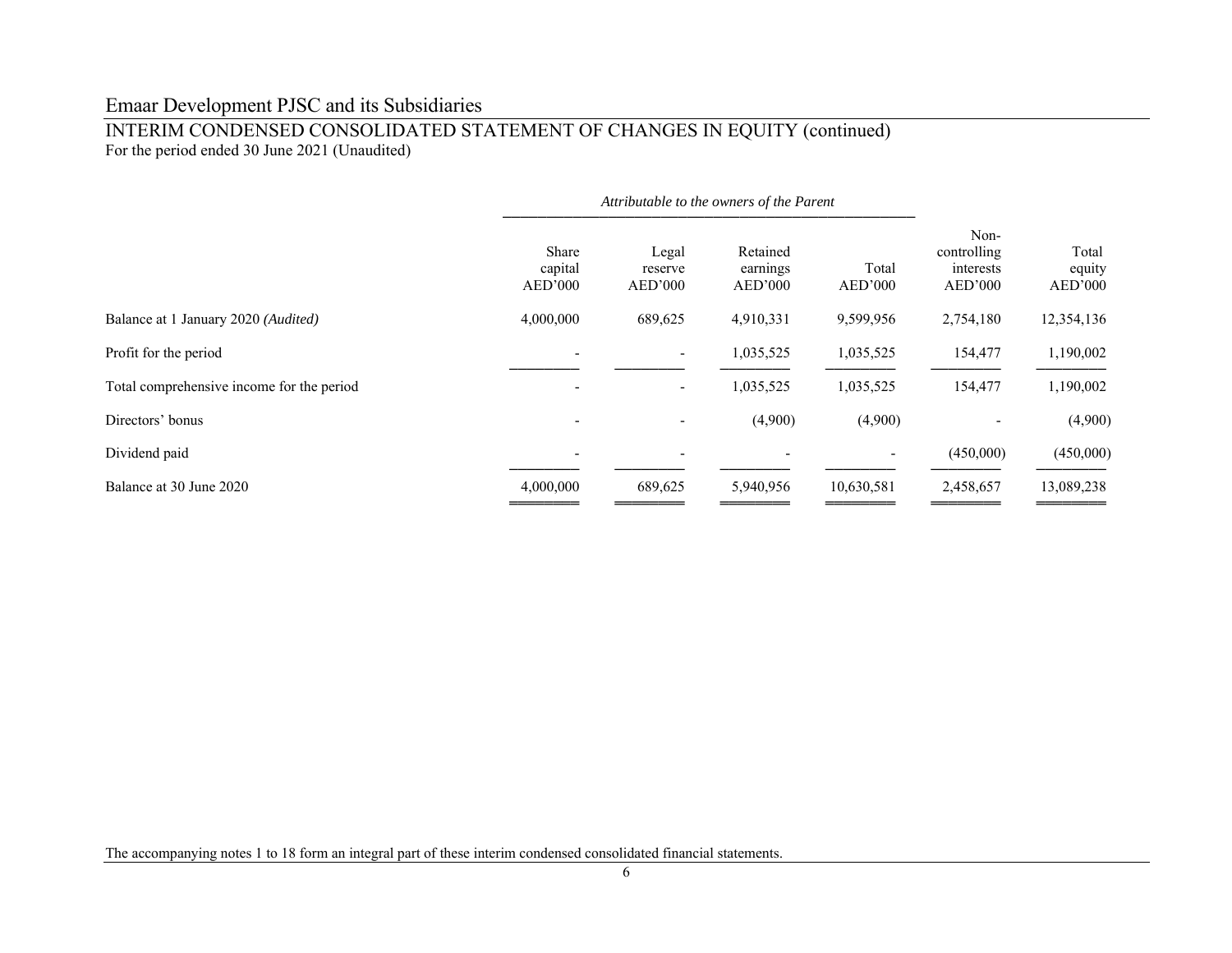# INTERIM CONDENSED CONSOLIDATED STATEMENT OF CASH FLOWS For the period ended 30 June 2021 (Unaudited)

|                                                                                       |              |                                   | $(US$ 1.00 = AED 3.673)$          |
|---------------------------------------------------------------------------------------|--------------|-----------------------------------|-----------------------------------|
|                                                                                       |              | 1 January<br>$2021$ to<br>30 June | 1 January<br>$2020$ to<br>30 June |
|                                                                                       |              | 2021                              | 2020                              |
|                                                                                       | <b>Notes</b> | <b>AED'000</b>                    | AED'000                           |
|                                                                                       |              |                                   |                                   |
|                                                                                       |              |                                   |                                   |
| <b>CASH FLOWS FROM OPERATING ACTIVITIES</b><br>Profit for the period                  |              | 2,090,394                         | 1,190,002                         |
| Adjustments for:                                                                      |              |                                   |                                   |
| Share of results of joint ventures                                                    |              | (102,794)                         | (12, 197)                         |
| Depreciation (including right-of use assets)                                          | 5            | 7,328                             | 12,360                            |
| Provision for employees' end-of-service benefits, net                                 |              | 988                               | (1, 559)                          |
| Finance costs                                                                         | 6(b)         | 142,847                           | 97,220                            |
| Finance income                                                                        | 6(a)         | (17, 860)                         | (29, 813)                         |
|                                                                                       |              | 2,120,903                         | 1,256,013                         |
| Cash from operations before working capital changes<br>Trade and unbilled receivables |              | (2,548,105)                       | (152, 155)                        |
| Other assets, receivables, deposits and prepayments                                   |              | (197, 587)                        | (89,271)                          |
| Development properties                                                                |              | 1,150,012                         | (139, 119)                        |
| Advances from customers                                                               |              | 975,927                           | (705, 654)                        |
| Trade and other payables                                                              |              | 582,672                           | (85, 596)                         |
| Retentions payable                                                                    |              | (35,606)                          | 33,018                            |
| Net cash from operating activities                                                    |              | 2,048,216                         | 117,236                           |
| <b>CASH FLOWS FROM INVESTING ACTIVITIES</b>                                           |              |                                   |                                   |
| Finance income received                                                               |              | 6,077                             | 29,813                            |
| Repayment of loan from/ (Loan to) joint ventures                                      |              | 20,119                            | (74, 747)                         |
| Amounts incurred on property, plant and equipment                                     |              | (2,403)                           | (734)                             |
| Net cash from/ (used in) investing activities                                         |              | 23,793                            | (45, 668)                         |
|                                                                                       |              |                                   |                                   |
| <b>CASH FLOWS FROM FINANCING ACTIVITIES</b>                                           |              |                                   |                                   |
| Finance costs paid<br>Borrowings from financial institutions                          |              | (78, 443)<br>220,000              | (99,181)<br>207,524               |
| Repayment of borrowings to financial institutions                                     |              | (367,305)                         | (200,000)                         |
| Directors' bonus                                                                      |              | (3,900)                           | (4,900)                           |
| Repayment of lease liability                                                          |              |                                   | (3,484)                           |
| Dividend paid to non controlling share holder of a subsidiary                         |              | (810,000)                         | (450,000)                         |
| Net cash used in financing activities                                                 |              | (1,039,648)                       | (550, 041)                        |
|                                                                                       |              |                                   |                                   |
| <b>INCREASE/ (DECREASE) IN CASH AND</b><br><b>CASH EQUIVALENTS</b>                    |              | 1,032,361                         |                                   |
|                                                                                       |              |                                   | (478, 473)                        |
| Cash and cash equivalents at the beginning of the period                              |              | 3,307,800                         | 3,928,709                         |
| CASH AND CASH EQUIVALENTS AT THE END                                                  |              |                                   |                                   |
| <b>OF THE PERIOD</b>                                                                  | 7            | 4,340,161                         | 3,450,236                         |
|                                                                                       |              |                                   |                                   |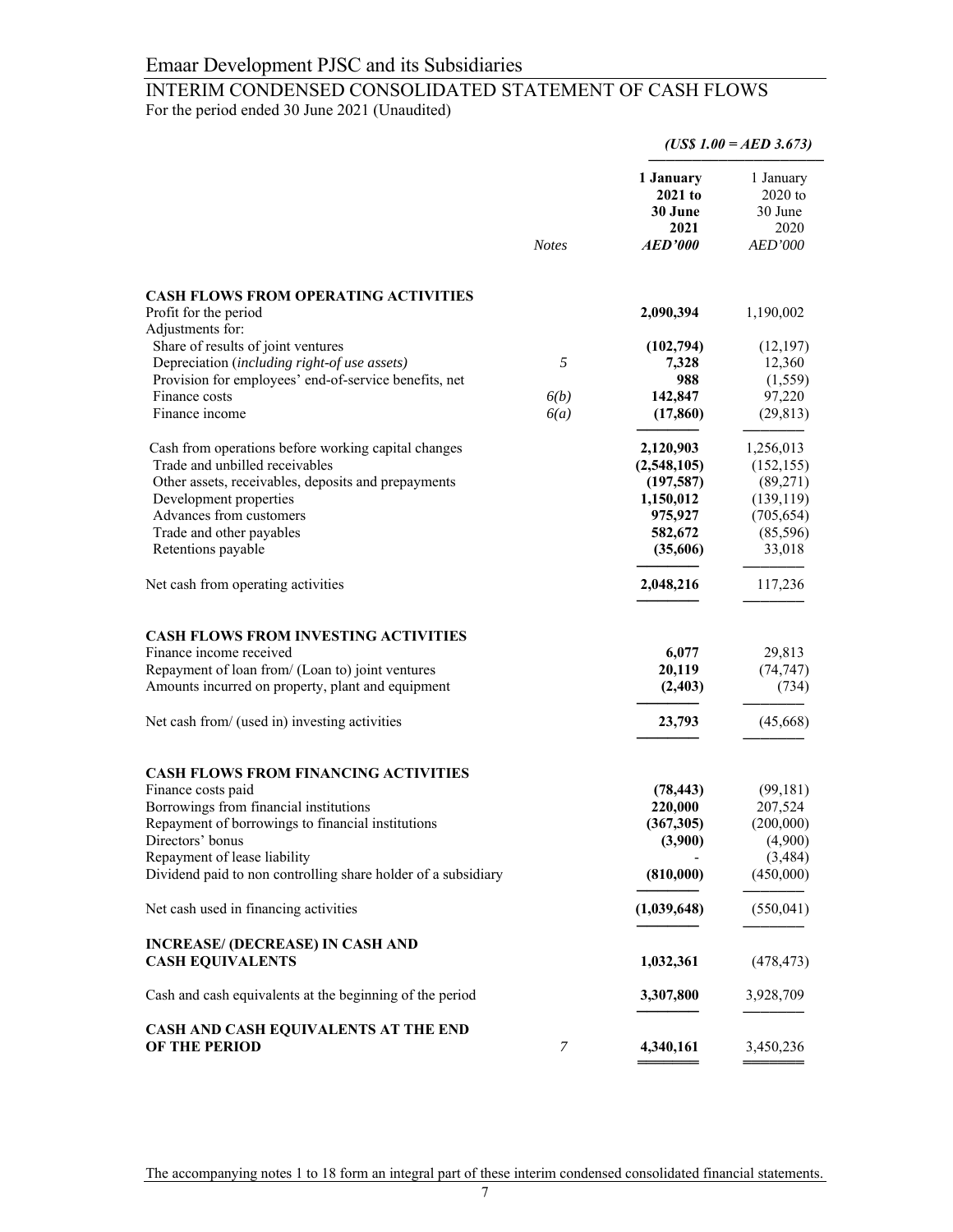## **1 CORPORATE INFORMATION**

The incorporation of Emaar Development PJSC (the "Company") as a Public Joint Stock Company was approved by the Securities and Commodities Authority according to Federal Law No.4 of 2000 on 20 November 2017 and the registration certificate was issued on 21 November 2017. The Company's registered office is at P.O. Box 48882, Dubai, United Arab Emirates ("UAE").

The Company is a subsidiary of Emaar Properties PJSC (the "Parent Company" or "Parent"), a company incorporated in the UAE and listed on the Dubai Financial Market. The legal status of the Company was converted from a limited liability company to a Public Joint Stock Company (PJSC) by selling 20% through an Initial Public Offering ("IPO"). The Company is listed on the Dubai Financial Market and its shares are traded with effect from 22 November 2017. The Company and its subsidiaries constitute the Group (the "Group").

The principal activities of the Group are property development and development management in the UAE.

The interim condensed consolidated financial statements were authorised for issue on 11 August 2021.

# **2.1 BASIS OF PREPARATION**

The interim condensed consolidated financial statements of the Group for the period ended 30 June 2021 have been prepared in accordance with International Accounting Standard (IAS) 34: *Interim Financial Reporting.*

The interim condensed consolidated financial statements do not contain all information and disclosures required for full financial statements prepared in accordance with International Financial Reporting Standards (IFRS) and should be read in conjunction with the Group's annual consolidated financial statements for the year ended 31 December 2020. The same accounting policies, methods of computation, significant accounting judgments and estimates and assumptions are followed in these interim condensed consolidated financial statements as compared with the most recent annual consolidated financial statements, except for the new standards, amendments and significant estimates and judgements adopted during the current period as explained below in notes 2.2 and 2.3.

The interim condensed consolidated financial statements have been prepared in United Arab Emirates Dirhams (AED), which is the Company's functional and presentation currency, and all values are rounded to the nearest thousand except where otherwise indicated. Each entity in the Group determines its own functional currency and items included in the financial statements of each entity are measured using that functional currency.

The interim condensed consolidated financial statements have been prepared on a historical cost basis. Historical cost is generally based on the fair value of the consideration given in exchange for assets.

The preparation of interim condensed consolidated financial statements on the basis described above requires management to make judgements, estimates and assumptions that affect the application of policies and reported amounts of assets and liabilities, income and expenses. The estimates and associated assumptions are based on historical experience and various other factors that are believed to be reasonable under the circumstances, the results of which for the basis of making the judgements about carrying values of assets and liabilities that are not readily apparent from other sources. Actual results may differ from these estimates.

Certain comparative amounts have been reclassified to conform to the presentation used in these interim condensed consolidated financial statements.

Results for the period ended 30 June 2021 are not necessarily indicative of the results that may be expected for the financial year ending 31 December 2021. .

### **Basis of consolidation**

The interim condensed consolidated financial statements comprise the financial statements of the Company and the entities controlled by the Company as at 30 June 2021. Control is achieved where all the following criteria are met:

- (a) the Group has power over an entity (i.e., existing rights that give it the current ability to direct the relevant activities of the investee);
- (b) the Group has exposure, or rights, to variable returns from its involvement with the entity; and
- (c) the Group has the ability to use its power over the entity to affect the amount of the Company's returns.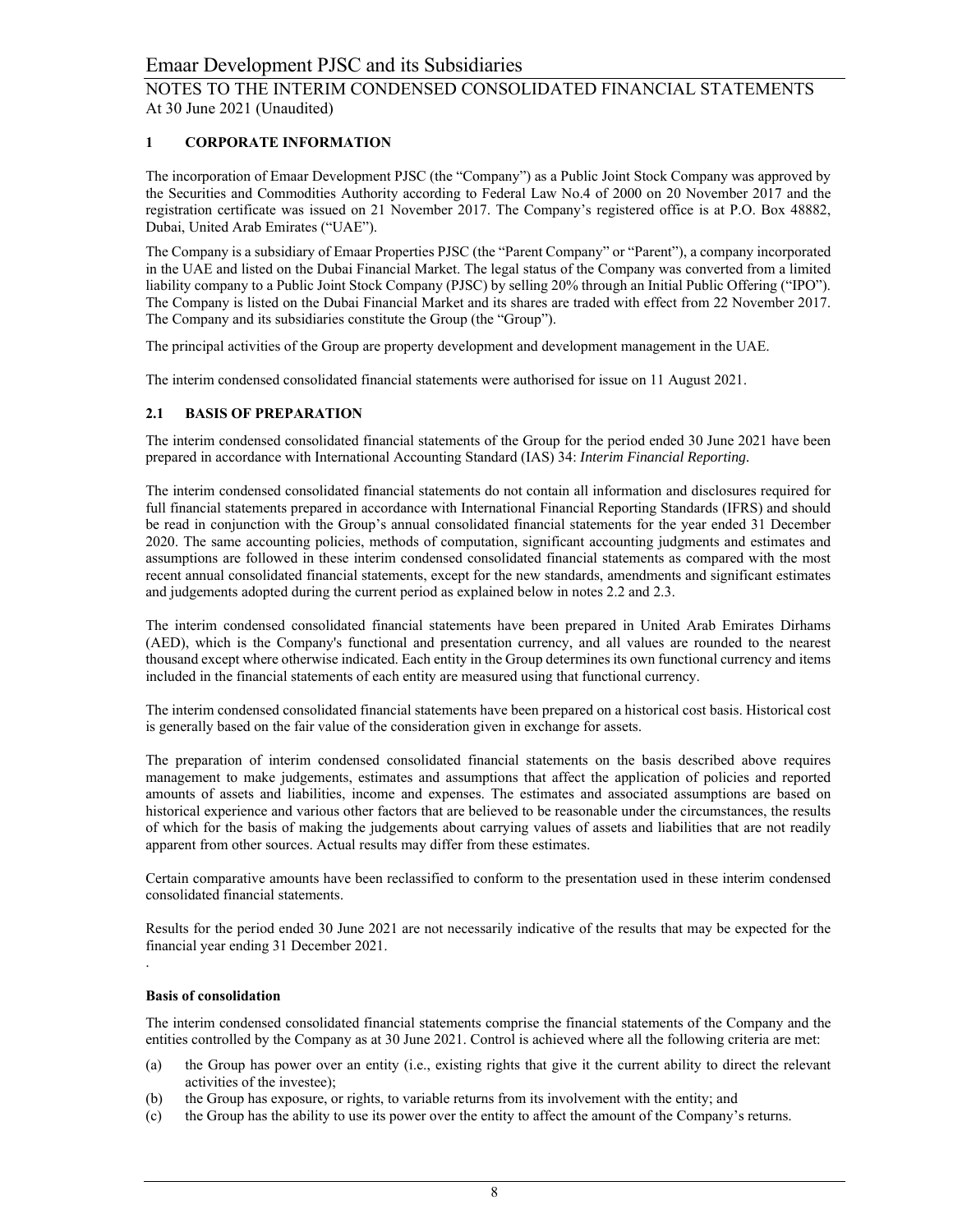### **2.1 BASIS OF PREPARATION (continued)**

#### **Basis of consolidation (continued)**

When the Group has less than a majority of the voting or similar rights of an investee, the Group considers all relevant facts and circumstances in assessing whether it has power over an investee, including:

- The contractual arrangement with the other vote holders of the investee
- Rights arising from other contractual arrangements
- The Group's voting rights and potential voting rights

The Group re-assesses whether or not it controls an investee if facts and circumstances indicate that there are changes to one or more of the three elements of control. Consolidation of a subsidiary begins when the Group obtains control over the subsidiary and ceases when the Group loses control of the subsidiary. Assets, liabilities, income and expenses of a subsidiary acquired or disposed of during the period are included in the interim condensed consolidated financial statements from the date the Group gains control until the date the Group ceases to control the subsidiary.

#### *Subsidiaries*

A subsidiary is fully consolidated from the date of acquisition or incorporation, being the date on which the Group obtains control, and continue to be consolidated until the date when such control ceases. The financial statements of the subsidiaries are prepared for the same reporting period as the Company, using consistent accounting policies. When necessary, adjustments are made to the financial statements of subsidiaries to bring their accounting policies in line with the Group's accounting policies. All intra-group balances, transactions, unrealised gains and losses resulting from intra-group transactions and dividends are eliminated in full.

Non-controlling interest are measured initially at their proportionate share of the acquiree's identifiable net assets at the date of acquisition. Changes in the Group's interest in a subsidiary that do not result in a loss of control are accounted for as equity transactions.

Share of comprehensive income/loss within a subsidiary is attributed to the non-controlling interest even if that results in a deficit balance.

A change in the ownership interest of a subsidiary, without a loss of control, is accounted for as an equity transaction. If the Group losses control over a subsidiary, it:

- Derecognises the assets (including goodwill) and liabilities of the subsidiary;
- Derecognises the carrying amount of any non-controlling interest;
- Derecognises the cumulative translation differences, recorded in equity;
- Recognises the fair value of the consideration received;
- Recognises the fair value of any investment retained;
- Recognises any surplus or deficit in the interim condensed consolidated statement of comprehensive income; and
- Reclassifies the Group's share of components previously recognised in other comprehensive income to the interim condensed consolidated statement of comprehensive income or retained earnings, as appropriate.

Details of the Company's subsidiaries are as follows:

| <b>Subsidiaries</b>           | <b>Place of</b><br>incorporation | <b>Principal activities</b>         | Percentage<br>of effective holding |
|-------------------------------|----------------------------------|-------------------------------------|------------------------------------|
| Dubai Hills Estate LLC        | <b>UAE</b>                       | Property development                | 50%                                |
| Emaar Mina Rashid Development | <b>UAE</b>                       | Buying, selling and development of  | $100\%$                            |
| Owned By Emaar Development    |                                  | real estate and leasing and         |                                    |
| L.L.C                         |                                  | management of self-owned property   |                                    |
| Mina Rashid Properties L.L.C  | <b>UAE</b>                       | Buying, selling and development of  | $100\%$                            |
|                               |                                  | real estate                         |                                    |
| Emaar Gardens L.L.C           | <b>UAE</b>                       | Real Estate Development, Investment | $100\%$                            |
|                               |                                  | in Commercial Enterprises $\&$      |                                    |
|                               |                                  | Management                          |                                    |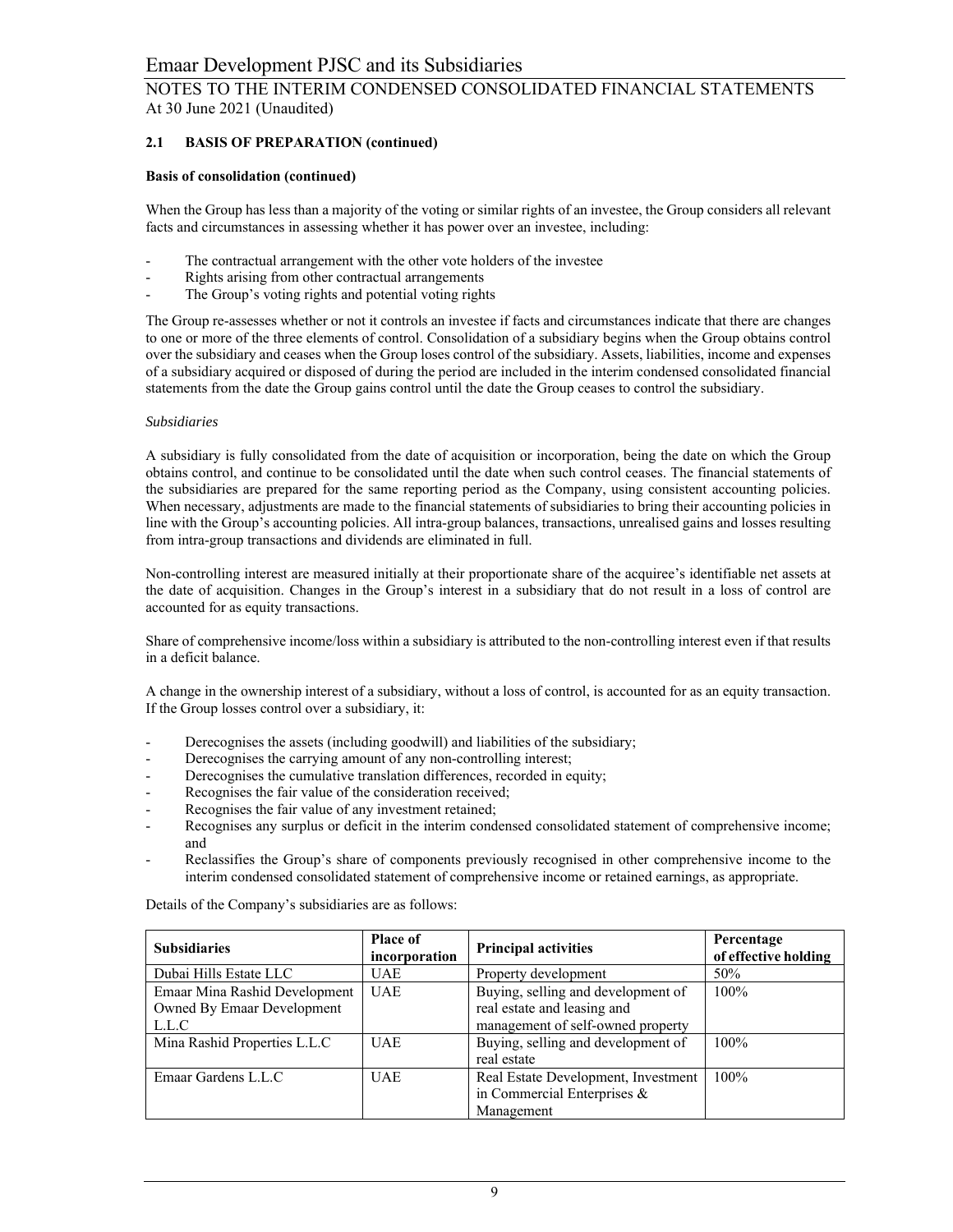### **2.1 BASIS OF PREPARATION (continued)**

### **Basis of consolidation (continued)**

### *Joint ventures*

Joint ventures are those entities over whose activities the Group has joint control, established by contractual agreement and requiring unanimous consent for strategic financial and operating decisions whereby the Group has rights to the net assets of the arrangement, rather than rights to its assets and obligations for its liabilities.

The Group's investment in joint ventures are accounted for using the equity method of accounting. Under the equity method of accounting, investments in joint ventures are carried in the interim condensed consolidated statement of financial position at cost, plus post-acquisition changes in the Group's share of net assets of the joint venture companies, less any impairment in value.

The interim condensed consolidated statement of comprehensive income reflects the Group's share of results of its joint ventures. Unrealised profits and losses resulting from transactions between the Group and its joint ventures are eliminated to the extent of the Group's interest in the joint ventures. Unrealised losses are eliminated in the same way as unrealised gains, but only to the extent that there is no evidence of impairment.

### **2.2 SIGNIFICANT ACCOUNTING JUDGMENTS, ESTIMATES AND ASSUMPTIONS**

The preparation of these interim condensed consolidated financial statements requires management to make judgments, estimates and assumptions that affect the reported amounts of revenues, expenses, assets and liabilities, and the accompanying disclosures and the disclosure of contingent liabilities at the reporting date. Uncertainty about these assumptions and estimates could result in outcomes that require a material adjustment to the carrying amount of the assets or liabilities affected in future periods.

Estimates and their underlying assumptions are reviewed on an ongoing basis. Revisions to accounting estimates are recognised in the period in which the estimates are revised.

The key judgments and estimates and assumptions that have a significant impact on the interim condensed consolidated financial statements of the Group are discussed below:

### **Judgments**

### *Timing of satisfaction of performance obligations*

The Group is required to assess each of its contracts with customers to determine whether performance obligations are satisfied over time or at a point in time in order to determine the appropriate method of recognising revenue. The Group has assessed that based on the sale and purchase agreements entered into with customers and the provisions of relevant laws and regulations, where contracts are entered into to provide real estate assets to customer, the Group does not create an asset with an alternative use to the Group and usually has an enforceable right to payment for performance completed to date. In these circumstances the Group recognises revenue over time. Where this is not the case revenue is recognised at a point in time.

### *Determination of transaction prices*

The Group is required to determine the transaction price in respect of each of its contracts with customers. In making such judgment the Group assess the impact of any variable consideration in the contract, due to discounts or penalties, the existence of any significant financing component in the contract and any non-cash consideration in the contract. In determining the impact of variable consideration, the Group uses the "most-likely amount" method in IFRS 15 *Revenue from Contracts with Customers* whereby the transaction price is determined by reference to the single most likely amount in a range of possible consideration amounts.

### *Transfer of control in contracts with customers*

In cases where the Group determines that performance obligations are satisfied at a point in time, revenue is recognised when control over the asset that is the subject of the contract is transferred to the customer. In the case of contracts to sell real estate assets this is generally when the consideration for the unit has been substantially received and there are no impediments in the handing over of the unit to the customer.

### *Consolidation of a subsidiary*

The Group has evaluated all the investee entities including special purpose entities to determine whether it controls the investee as per the criteria laid out by IFRS 10: *Consolidated Financial Statements*. The Group has evaluated, amongst other things, its ownership interest, the contractual arrangements in place and its ability and the extent of its involvement with the relevant activities of the investee entities to determine whether it controls the investee.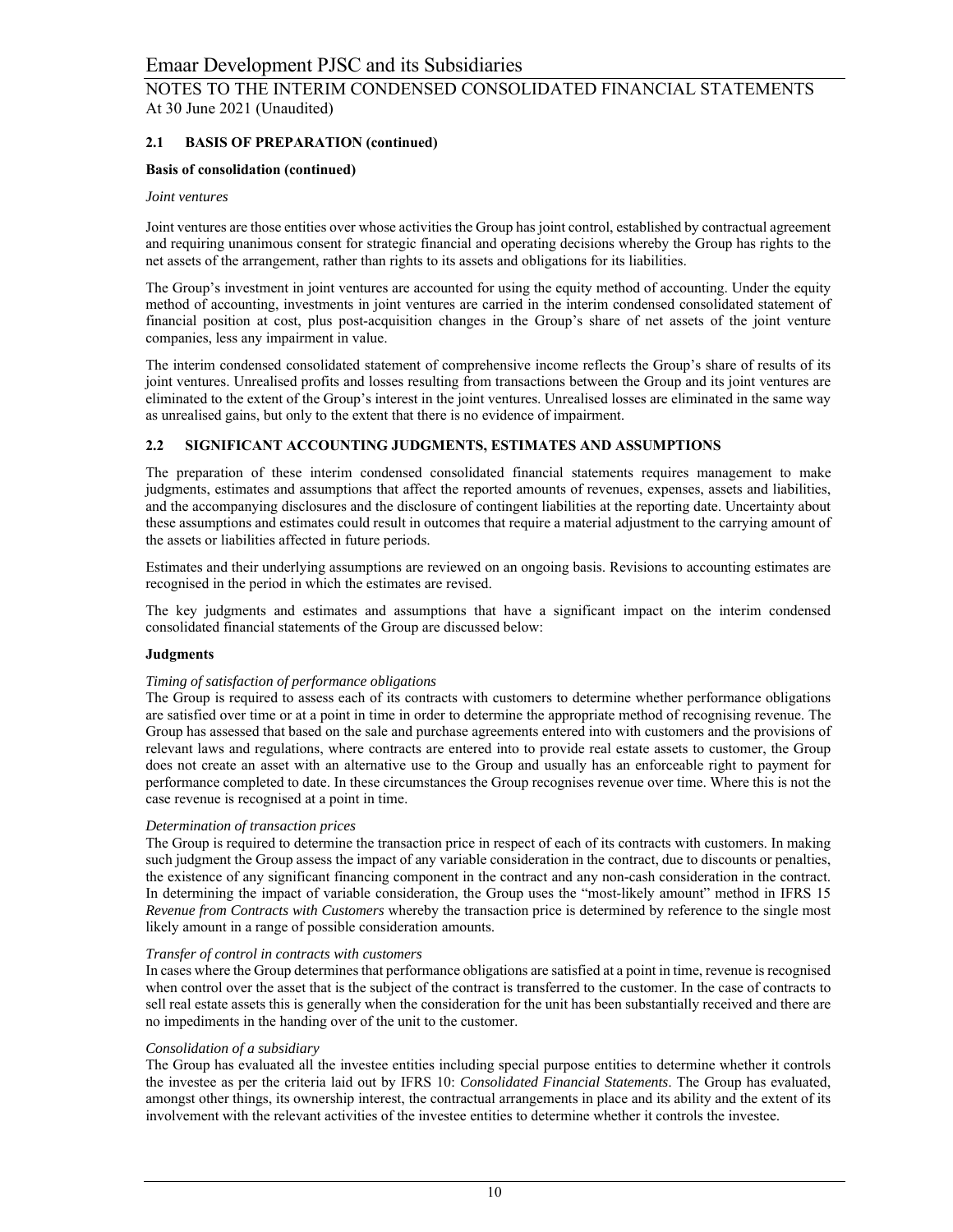### **2.2 SIGNIFICANT ACCOUNTING JUDGMENTS, ESTIMATES AND ASSUMPTIONS (continued)**

### **Estimations and assumptions**

#### *Split of real estate components*

The interim condensed consolidated financial statements of the Group include certain assets, liabilities, income, expenses and cash flows which are allocated to the Group based on management assumptions and estimates. This mainly includes development properties, trade and other payables, retention payable, advance from customers and selling, general and administrative expenses. These are allocated based on evaluation by project consultant and management best estimate of use of corporate resources by the Group.

#### *Impairment of trade, unbilled receivables and other receivables*

An estimate of the collectible amount of trade, unbilled and other receivables is made when collection of the full amount is no longer probable. For individually significant amounts, this estimation is performed on an individual basis. Amounts which are not individually significant, but which are past due, are assessed collectively and a provision applied based on expected credit losses on such receivables.

#### *Measurement of progress when revenue is recognised over time*

The Group has elected to apply the input method to measure the progress of performance obligations where revenue is recognised over time. The Group considers that the use of the input method which requires revenue recognition on the basis of the Group's efforts to the satisfaction of the performance obligation provides the best reference of revenue actually earned. In applying the input method, the Group estimates the cost to complete the projects in order to determine the amount of revenue to be recognised.

#### *Cost to complete the projects*

The Group estimates the cost to complete the projects in order to determine the cost attributable to revenue being recognised. These estimates include the cost of providing infrastructure, potential claims by contractors as evaluated by the project consultant and the cost of meeting other contractual obligations to the customers.

#### *Impairment of non-financial assets*

The Group assesses whether there are any indicators of impairment for all non-financial assets at each reporting date. The non-financial assets are tested for impairment when there are indicators that the carrying amounts may not be recoverable. When value in use calculations are undertaken, management estimates the expected future cash flows from the asset or cash-generating unit and chooses a suitable discount rate in order to calculate the present value of those cash flows.

#### *Impact of Covid-19*

In January 2020, the World Health Organization ("WHO") announced a global health emergency because of a new strain of coronavirus originating in Wuhan, China (the "COVID-19 Outbreak"). During March 2020, the WHO classified COVID-19 Outbreak as a pandemic based on the rapid increase in exposure and infections across the world. The pandemic nature of this virus has necessitated global travel restrictions and total lockdown in most countries of the world, with negative implications on the global economy, social life and also impacting the Group operations.

The COVID-19 Outbreak has impacted the Group which is reflected in its financial results for the year ended 31 December 2020. As a result, the Group has undertaken various measures, rationalizing its operations by optimizing staff level and operating costs, working closely with its suppliers and customers to minimize impact on revenue and cost, re-evaluating projects and increased collection efforts from various customers. As the lockdown started to ease and travel recommenced in the second half of 2020, the Group witnessed increased real estate sales compared to the initial time of pandemic in early part of 2020. The Group's management continues to evaluate current situation including pricing strategy and cost optimization initiatives.

Management's current assessment of the impact of the COVID-19 outbreak is as follows:

### *a) Net realisable value assessment of development properties*

The Group's real estate businesses has continued to deliver on projects. Land held for sale and properties classified under development properties are stated at the lower of cost or net realizable value ("NRV"). NRV is assessed with reference to estimated sales prices, costs of completion and advances received, development plans and market conditions existing at the end of the reporting period. The management has considered COVID-19 outbreak indicators to assess the estimated realizable value of its development properties and concluded that there is no material impact due to COVID-19 outbreak, leading to any significant write-downs, considering the head room that the Group has in respect of its development properties.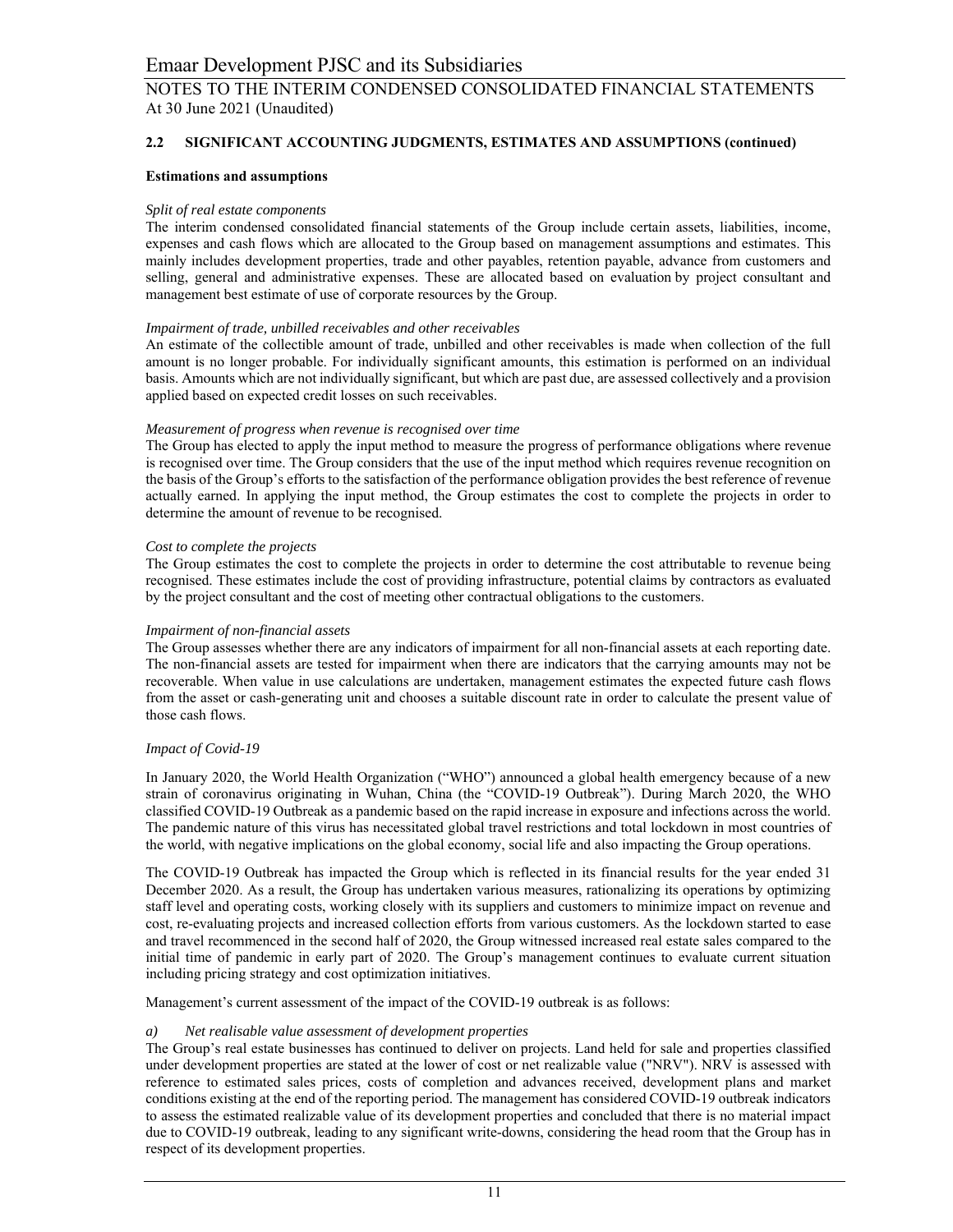### **2.2 SIGNIFICANT ACCOUNTING JUDGMENTS, ESTIMATES AND ASSUMPTIONS (continued)**

### **Estimations and assumptions (continued)**

### *b) Funding and liquidity*

In response to the pandemic situation, the Group continues to monitor and respond to all liquidity and funding requirements through its plan reflecting the current economic scenarios. The Group believes that, as at 30 June 2021, liquidity position of the Group remains strong and its existing balances of cash and cash equivalents, along with undrawn facilities will be sufficient to satisfy its working capital needs, capital expenditures and other liquidity requirements as they fall due in the foreseeable future

### *c) External property valuation reports*

As at 31 December 2020 valuations contained a material valuation uncertainty clause by the external valuers due to the market disruption caused by the COVID-19 pandemic, which resulted in a reduction in transactional evidence and market yields. This clause does not invalidate the valuation but implies that there is substantially more uncertainty than under normal market conditions. The valuation of properties takes into account the level of pandemic, related economic impact, expected recovery including earning levels of properties. As a result of the continued uncertainty, these assumptions may be revised significantly in the subsequent periods.

### **2.3 CHANGES IN THE ACCOUNTING POLICIES AND DISCLOSURES**

### **(a) New standards, interpretations and amendments adopted by the Group**

The accounting policies adopted in the preparation of the interim condensed consolidated financial statements are consistent with those followed in the preparation of the Group's annual consolidated financial statements for the year ended 31 December 2020, except for the adoption of new standards and interpretations effective as of 1 January 2021 and note as mentioned below. Although these new standards and amendments apply for the first time in 2021, they do not have a material impact on the annual consolidated financial statements or the interim condensed consolidated financial statements of the Group.

• Interest Rate Benchmark Reform Phase 2 - Amendments to IFRS 9, IAS 39, IFRS 7, IFRS 4 and IFRS 16

### **(b) Standards, amendments and interpretations in issue but not effective**

The new and amended standards and interpretations that are issued, but not yet effective, up to the date of issuance of the Group's interim condensed consolidated financial statements are disclosed below. The Group intends to adopt these new and amended standards, if applicable, when they become effective.

- **Amendments to IAS 37**  What is included in cost of fulfilling a contract for onerous contracts (Effective 1 January 2022)
- **Annual Improvements to IFRS Standards 2018 2020** Amendments to IFRS 1, IFRS 9, illustrative examples accompanying IFRS 16 and IAS 41 (effective 1 January 2022)
- **Property, Plant and Equipment, amendments to IAS 16** Amendments clarity treatment of proceeds before intended use (effective 1 January 2022)
- **•** Reference to the Conceptual Framework Amendments to IFRS 3 (effective 1 January 2022)
- **Definition of Accounting estimates, amendments to IAS 8** The amendments introduce a new definition for accounting estimates: clarifying that they are monetary amounts in the financial statements that are subject to measurement uncertainty. (effective 1 January 2023)
- **IFRS 10 and IAS 28** Sale or Contribution of Assets between an investor and its Associate or Joint Venture (the effective date has been deferred indefinitely, but an entity that early adopts the amendments must apply them prospectively)

The Group does not expect the adoption of the above new standards, amendments and interpretations to have a material impact on the future consolidated financial statements of the Group.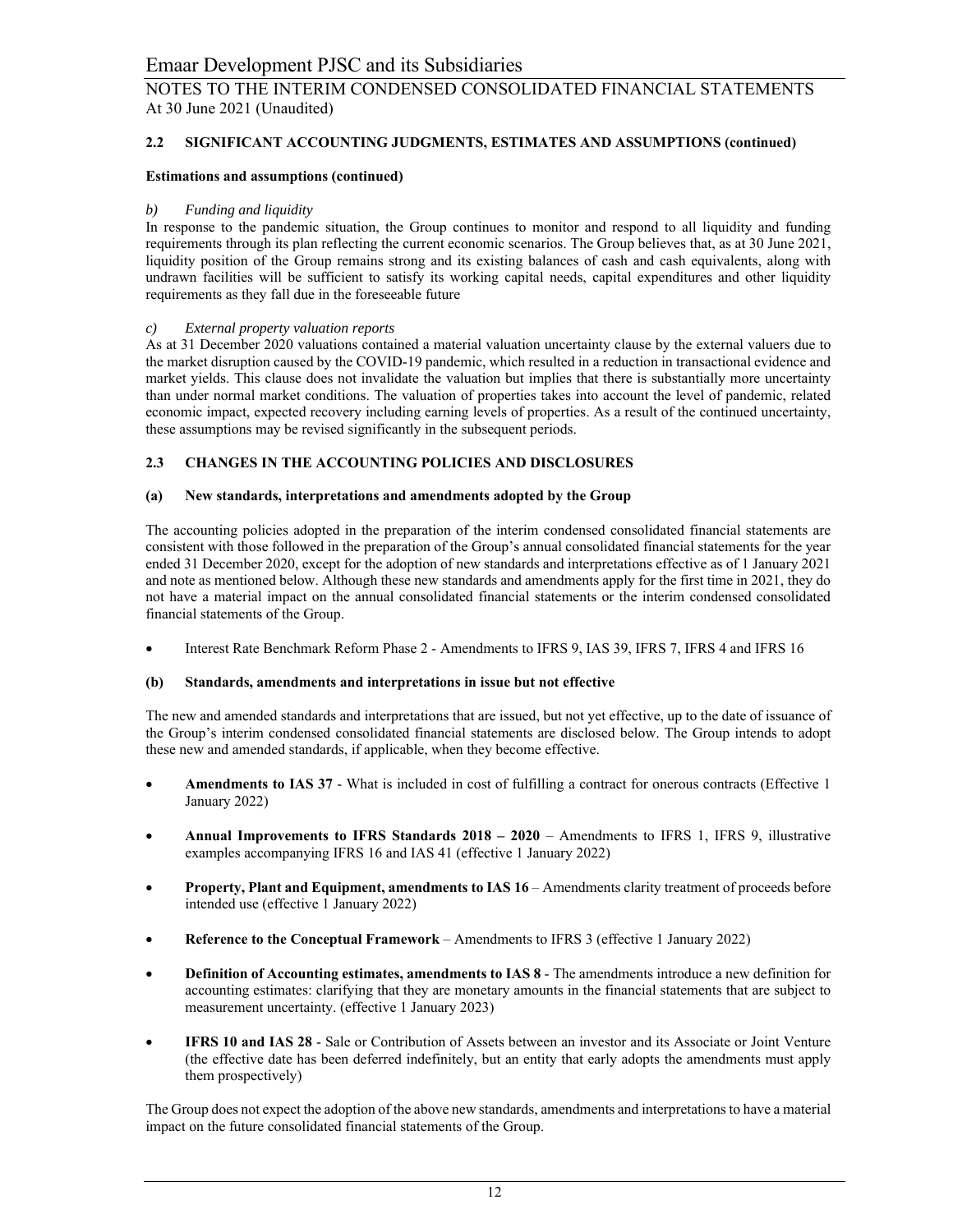### **2.4 SUMMARY OF SIGNIFICANT ACCOUNTING POLICIES**

The same accounting policies, methods of computation, significant accounting judgments and estimates and assumptions are followed in these interim condensed consolidated financial statements as compared with the most recent annual consolidated financial statements for the year ended 31 December 2020, except for the new standards and amendments adopted during the current period as explained in note 2.3.

#### **Revenue recognition**

#### *Revenue from contracts with customers*

The Group recognises revenue from contracts with customers based on a five-step model as set out in IFRS 15:

- Step 1. Identify the contract(s) with a customer: A contract is defined as an agreement between two or more parties that creates enforceable rights and obligations and sets out the criteria for every contract that must be met.
- Step 2. Identify the performance obligations in the contract: A performance obligation is a promise in a contract with a customer to transfer a good or service to the customer.
- Step 3. Determine the transaction price: The transaction price is the amount of consideration to which the Group expects to be entitled in exchange for transferring promised goods or services to a customer, excluding amounts collected on behalf of third parties.
- Step 4. Allocate the transaction price to the performance obligations in the contract: For a contract that has more than one performance obligation, the Group will allocate the transaction price to each performance obligation in an amount that depicts the amount of consideration to which the Group expects to be entitled in exchange for satisfying each performance obligation.
- Step 5. Recognise revenue when (or as) the entity satisfies a performance obligation.

The Group satisfies a performance obligation and recognises revenue over time, if one of the following criteria is met:

- 1. The customer simultaneously receives and consumes the benefits provided by the Group's performance as the Group performs; or
- 2. The Group's performance creates or enhances an asset that the customer controls as the asset is created or enhanced; or
- 3. The Group's performance does not create an asset with an alternative use to the Group and the entity has an enforceable right to payment for performance completed to date.

For performance obligations where one of the above conditions are not met, revenue is recognised at the point in time at which the performance obligation is satisfied.

When the Group satisfies a performance obligation by delivering the promised goods or services it creates a contract asset based on the amount of consideration earned by the performance. Where the amount of consideration received from a customer exceeds the amount of revenue recognised this gives rise to a contract liability.

Revenue is measured at the fair value of the consideration received or receivable, taking into account contractually defined terms of payment and excluding taxes and duty. The Group assesses its revenue arrangements against specific criteria to determine if it is acting as principal or agent. The Group has concluded that it is acting as a principal in all of its revenue arrangements. Revenue is recognised in the interim condensed consolidated statement of comprehensive income to the extent that it is probable that the economic benefits will flow to the Group and the revenue and costs, if applicable, can be measured reliably.

### *Revenue from sale of land*

The performance obligation with regards to sale of land is satisfied at a point in time when customer has access to the plot. The Company has established a criteria of having a signed sales agreement and payment of 20% or more to grant access of plot to the customer.

Upon recognition of revenue against a certain plot, the infrastructure cost allocated to the plot of land is released to the statement of comprehensive income, as cost of revenue.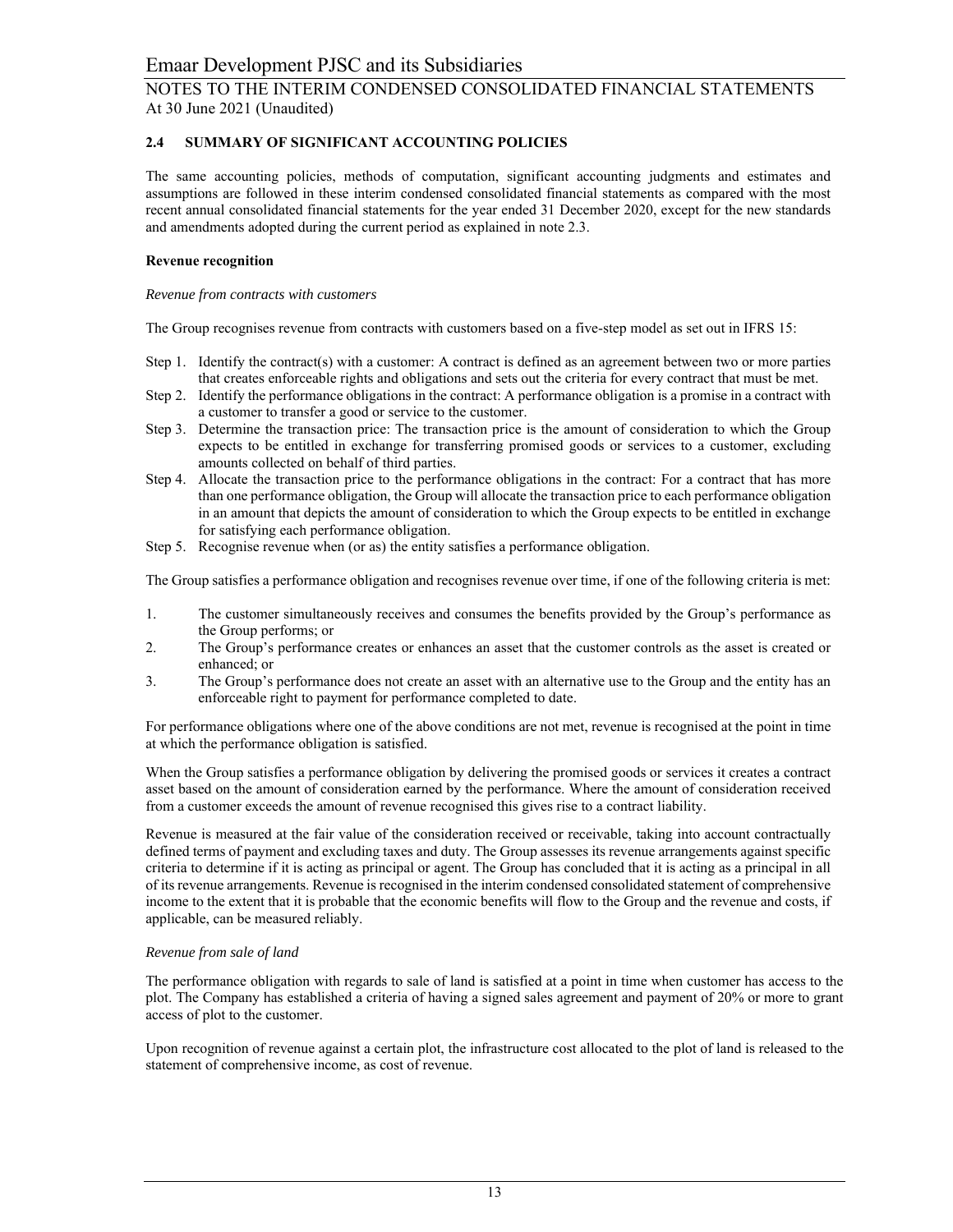### **2.4 SUMMARY OF SIGNIFICANT ACCOUNTING POLICIES (continued)**

#### **Revenue recognition (continued)**

#### *Development services*

Revenue from rendering of development management services is recognised when the outcome of the transaction can be estimated reliably, by reference to the stage of completion of the development obligation at the reporting date. Where the outcome cannot be measured reliably, revenue is recognised only to the extent that the expenses incurred are eligible to be recovered.

#### **Interest income**

Interest income is recognised as the interest accrues using the effective interest method, under which the rate used exactly discounts estimated future cash receipts through the expected life of the financial asset to the net carrying amount of the financial asset.

#### **Borrowing costs**

Borrowing costs directly attributable to the acquisition or construction of qualifying assets, which are assets that necessarily take a substantial period of time to get ready for their intended use or sale, are added to the cost of those assets, until such time as the assets are substantially ready for their intended use or sale. Borrowing costs consist of interest and other costs that an entity incurs in connection with the borrowing of funds.

All other borrowing costs are recognised in the interim condensed consolidated income statement in the year in which they are incurred.

#### **Property, plant and equipment**

Property, plant and equipment are measured at cost (which includes capitalised borrowing costs) less accumulated depreciation and any impairment in value. Depreciation is calculated on a straight-line basis over the estimated useful lives as follows:

| Sales centers (included in land and buildings) | $1 - 10$ vears |
|------------------------------------------------|----------------|
| Computers and office equipment                 | $2 - 5$ years  |
| Motor vehicles                                 | $3 - 5$ vears  |
| Furniture and fixtures                         | $2 - 5$ vears  |

No depreciation is charged on land and capital work-in-progress. The useful lives, depreciation method and residual values are reviewed periodically to ensure that the method and period of depreciation are consistent with the expected pattern of economic benefits from these assets.

Expenditure incurred to replace a component of an item of property, plant and equipment that is accounted for separately is capitalised and the carrying amount of the component that is replaced is written off. Other subsequent expenditure is capitalised only when it increases future economic benefits of the related item of property, plant and equipment. All other expenditure is recognised in the interim condensed consolidated statement of comprehensive income as the expense is incurred.

Property, plant and equipment are reviewed for impairment whenever events or changes in circumstances indicate that the carrying amount of property, plant and equipment may not be recoverable. Whenever the carrying amount of property, plant and equipment exceeds their recoverable amount, an impairment loss is recognised in the condensed consolidated statement of comprehensive income. The recoverable amount is the higher of fair value less costs to sell of property, plant and equipment and the value in use. The fair value less costs to sell is the amount obtainable from the sale of property, plant and equipment in an arm's length transaction while value in use is the present value of estimated future cash flows expected to arise from the continuing use of property, plant and equipment and from its disposal at the end of its useful life.

Reversal of impairment losses other than goodwill impairment recognised in the prior years are recorded when there is an indication that the impairment losses recognised for the property, plant and equipment no longer exist or have reduced.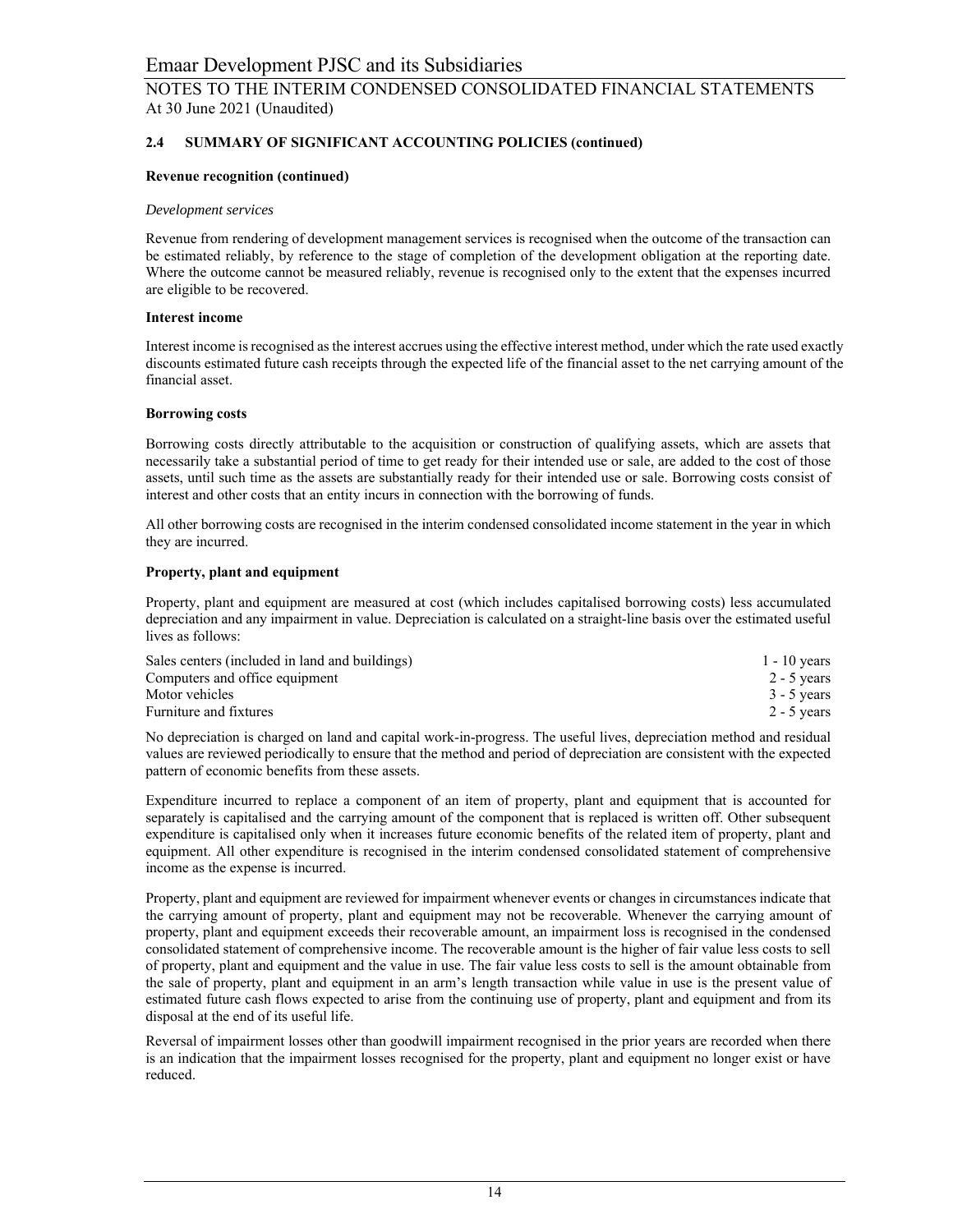### **2.4 SUMMARY OF SIGNIFICANT ACCOUNTING POLICIES (continued)**

### **Development properties**

Properties acquired, constructed or in the course of construction for sale in the ordinary course of business are classified as development properties and are stated at the lower of cost or net realisable value. Cost includes:

- Freehold and leasehold rights for land;
- Amounts paid to contractors for construction; and
- Planning and design costs, costs of site preparation, professional fees for legal services, property transfer taxes, construction overheads and other directly attributable costs.

Net realisable value is the estimated selling price in the ordinary course of the business, based on market prices at the reporting date and discounted for the time value of money if material, less costs to completion and the estimated costs of sale.

The cost of development properties recognised in the interim condensed consolidated statement of comprehensive income on sale is determined with reference to the specific costs incurred on the property sold and an allocation of any non-specific costs based on the relative size of the property sold.

The management reviews the carrying values of the development properties on an annual basis.

### **Right-of-use assets**

The Group recognises right-of-use assets at the commencement date of the lease (i.e., the date the underlying asset is available for use). Right-of-use assets are measured at cost, less any accumulated depreciation and impairment losses, and adjusted for any remeasurement of lease liabilities. The cost of right-of-use assets includes the amount of lease liabilities recognised, initial direct costs incurred, and lease payments made at or before the commencement date less any lease incentives received. Unless the Group is reasonably certain to obtain ownership of the leased asset at the end of the lease term, the recognised right-of-use assets are depreciated on a straight-line basis over the shorter of its estimated useful life and the lease term. Right-of-use assets are subject to impairment.

### **Financial assets**

All financial assets are recognised and derecognised on trade date when the purchase or sale of a financial asset is made under a contract whose terms require delivery of the financial asset within the timeframe established by the market concerned. Financial assets are initially measured at cost, plus transaction costs, except for those financial assets classified as at fair value through other comprehensive income or profit or loss, which are initially measured at fair value. Trade receivables are initially recognised when they are originated. Trade and unbilled receivables that do not contain a significant financing component or for which the Group has applied the practical expedient are measured at the transaction price determined under IFRS 15. All recognised financial assets are subsequently measured in their entirety at either amortised cost or fair value.

The fair value of financial instruments that are actively traded in organised financial markets is determined by reference to quoted market bid prices for assets and offer prices for liabilities, at the close of business on the reporting date. If quoted market prices are not available, reference can also be made to broker or dealer price quotations.

The fair value of floating rate and overnight deposits with credit institutions is their carrying value. The carrying value is the cost of the deposit and accrued interest. The fair value of fixed interest-bearing deposits is estimated using discounted cash flow techniques. Expected cash flows are discounted at current market rates for similar instruments at the reporting date.

### *Classification of financial assets*

The classification of financial assets at initial recognition depends on the financial asset's contractual cash flow characteristics and the Group's business model for managing them. In order for a financial asset to be classified and measured at amortised cost or fair value through OCI, it needs to give rise to cash flows that are 'solely payments of principal and interest (SPPI)' on the principal amount outstanding. This assessment is referred to as the SPPI test and is performed at an instrument level.

For the purposes of classifying financial assets, an instrument is an 'equity instrument' if it is a non-derivative and meets the definition of 'equity' for the issuer (under IAS 32: Financial Instruments: Presentation) except for certain non-derivative puttable instruments presented as equity by the issuer. All other non-derivative financial assets are 'debt instruments'.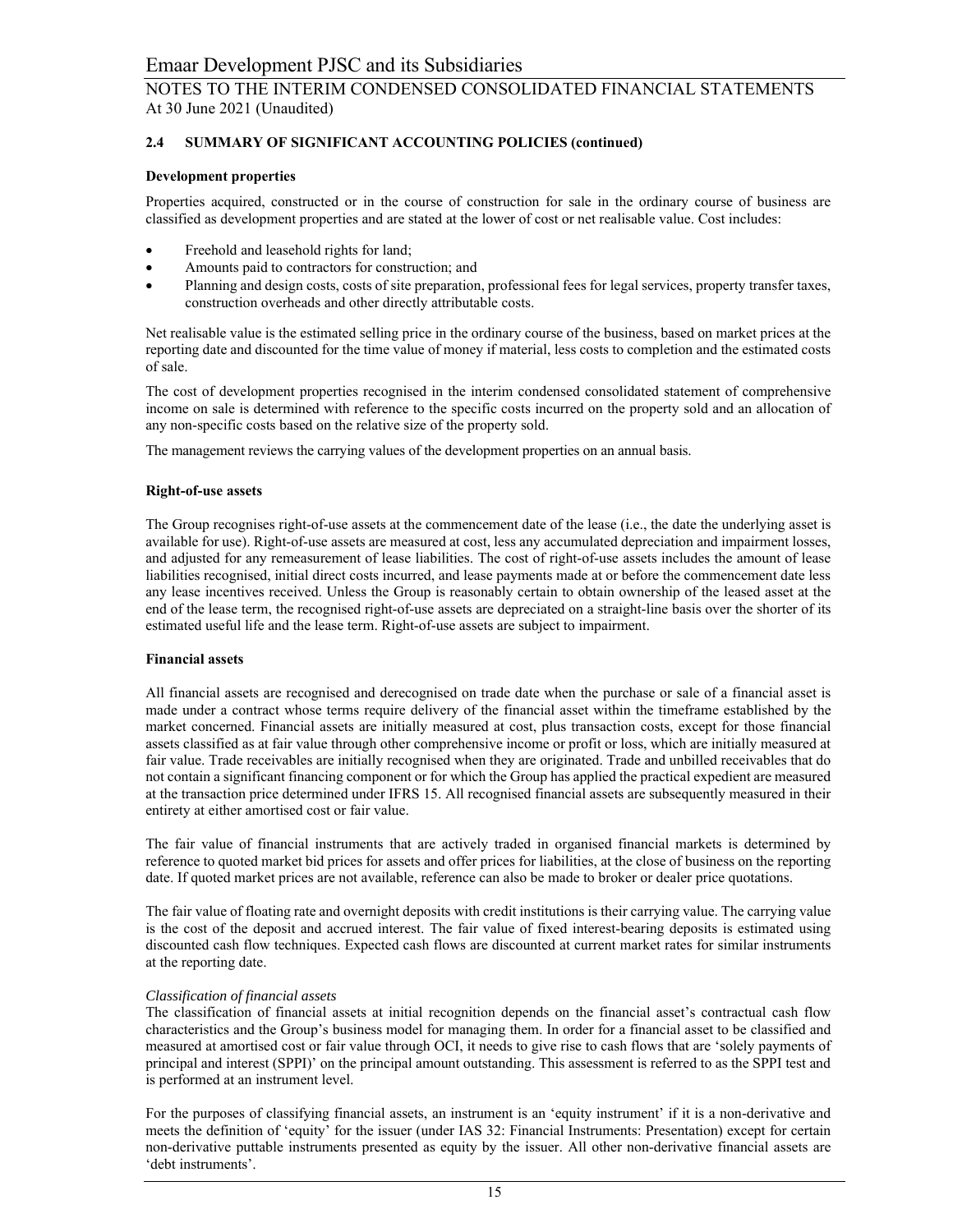### **2.4 SUMMARY OF SIGNIFICANT ACCOUNTING POLICIES (continued)**

### **Financial assets (contined)**

#### *Equity investments*

All financial assets that are equity investments are measured at fair value either through other comprehensive income or through profit or loss. This is an irrevocable choice that the Group has made on adoption of IFRS 9 or will make on subsequent acquisition of equity investments unless the equity investments are held for trading, in which case, they must be measured at fair value through profit or loss. Gain or loss on disposal of equity investments is not recycled. Dividend income for all equity investments is recorded through the interim condensed consolidated income statement when the right of payment has been established, except when the Group benefits from such proceeds as a recovery of part of the cost of the financial asset, in which case, such gains are recorded in OCI. Equity instruments designated at fair value through P&L and OCI are not subject to impairment assessment.

The Group elected to classify irrevocably its non-listed equity investments as financial assets measured at fair value through other comprehensive income.

#### *Debt instruments*

Debt instruments are also measured at fair value through other comprehensive income (OCI) unless they are classified at amortised cost. They are classified at amortised cost only if:

- the asset is held within a business model whose objective is to hold the asset to collect the contractual cash flows; and
- the contractual terms of the debt instrument give rise, on specified dates, to cash flows that are solely payments of principal and interest on the principal outstanding.

#### *Cash and cash equivalents*

For the purpose of the statement of cash flows, cash and cash equivalents consist of cash in hand, bank balances and short-term deposits with an original maturity of three months or less, net of outstanding bank overdrafts.

#### *Trade and unbilled receivables*

Trade receivables are stated at original invoice amount (unless there is a significant financing component) less expected credit losses. When a trade receivable is uncollectible, it is written off against provision for doubtful debts. Subsequent recoveries of amounts previously written off are credited to the interim condensed consolidated income statement.

Services rendered but not billed at the reporting date are accrued as per the terms of the agreements as unbilled receivables.

#### *Foreign exchange gains and losses*

The fair value of financial assets denominated in a foreign currency is determined in that foreign currency and translated at the spot rate at the end of the reporting period. The foreign exchange component forms part of its fair value gain or loss. For financial assets classified as at fair value through profit or loss, the foreign exchange component is recognised in the interim condensed consolidated statement of comprehensive income. For financial assets designated at fair value through other comprehensive income any foreign exchange component is recognised in the interim condensed consolidated statement of comprehensive income. For foreign currency denominated debt instruments classified at amortised cost, the foreign exchange gains and losses are determined based on the amortised cost of the asset and are recognised in the 'other gains and losses' line item in the interim condensed consolidated statement of comprehensive income.

#### *Derecognition of financial assets*

A financial asset (or, when applicable, a part of a financial asset or part of a group of similar financial assets) is derecognised when:

- The rights to receive cash flows from the asset have expired; or
- The Group retains the right to receive cash flows from the asset, but has assumed an obligation to pay them in full without material delay to a third party under a 'pass-through' arrangement, and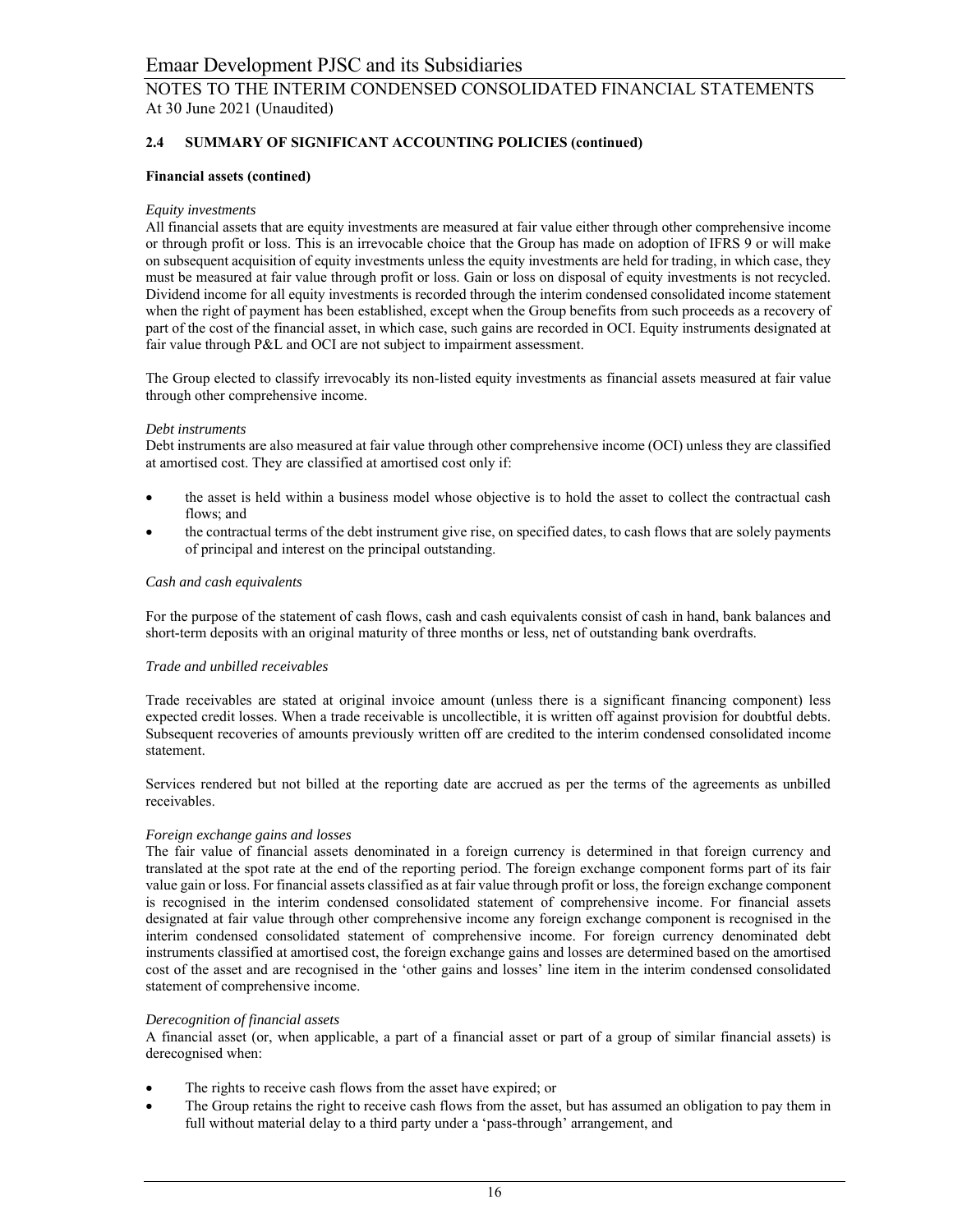### **2.4 SUMMARY OF SIGNIFICANT ACCOUNTING POLICIES (continued)**

### **Financial assets (continued)**

#### *Derecognition of financial assets (contined)*

- The Group has transferred its rights to receive cash flows from the asset and either:
	- has transferred substantially all the risks and rewards of the asset, or
	- has neither transferred nor retained substantially all the risks and rewards of the asset but has transferred control of the asset.

When the Group has transferred its right to receive cash flows from an asset or has entered into a pass-through arrangement, it evaluates if and to what extent it has retained the risks and rewards of ownership. When it has neither transferred nor retained substantially all the risks and rewards of the asset nor transferred control of the asset, the asset is recognised to the extent of the Group's continuing involvement in the asset. Continuing involvement that takes the form of a guarantee over the transferred asset is measured at the lower of the original carrying amount of the asset and the maximum amount of consideration that the Group could be required to repay.

### *Impairment of financial assets*

The Group recognises an allowance for expected credit losses ("ECL") for all debt instruments and contract assets not held at fair value through profit or loss. ECLs are based on the difference between the contractual cash flows due in accordance with the contract and all the cash flows that the Group expects to receive. The shortfall is then discounted at an approximation to the asset's original effective interest rate.

ECLs are recognised in two stages. For credit exposures for which there has not been a significant increase in credit risk since initial recognition, ECLs are provided for credit losses that result from default events that are possible within the next 12-months (a 12-month ECL). For those credit exposures for which there has been a significant increase in credit risk since initial recognition, a loss allowance is required for credit losses expected over the remaining life of the exposure, irrespective of the timing of the default (a lifetime ECL).

When determining whether the credit risk of a financial asset has increased significantly since initial recognition and when estimating ECLs, the Group considers reasonable and supportable information that is relevant and available without undue cost or effort. This includes both quantitative and qualitative information and analysis, based on the Group's historical experience and informed credit assessment, that includes forward-looking information.

For trade and unbilled receivables and other receivables, the Group applies a simplified approach in calculating ECLs based on lifetime expected credit losses. The Group has established a provision matrix that is based on the Group's historical credit loss experience, adjusted for forward-looking factors specific to the debtors and the economic environment. The expected credit losses are recognised in the interim condensed consolidated statement of comprehensive income.

The Group consider a financial asset to be in default when internal or external information indicates that the Group is unlikely to receive the outstanding contractual amounts in full before taking into account any credit enhancements held by the Group. A financial asset is written off when there is no reasonable expectation of recovering the contractual cash flows.

At each reporting date, the Group assesses whether financial assets carried at amortised cost and debt securities at FVOCI are credit impaired. A financial asset is 'credit-impaired' when one or more events that have a detrimental impact on the estimated future cash flows of the financial asset have occurred.

Evidence that a financial asset is credit impaired includes the following observable data:

- significant financial difficulty of the debtor;
- a breach of contract such as a default or being more than 90 days past due;
- –– the restructuring of a loan or advance by the Group on terms that the Group would not consider otherwise;
- it is probable that the debtor will enter bankruptcy or other financial reorganisation; or
- the disappearance of an active market for a security because of financial difficulties.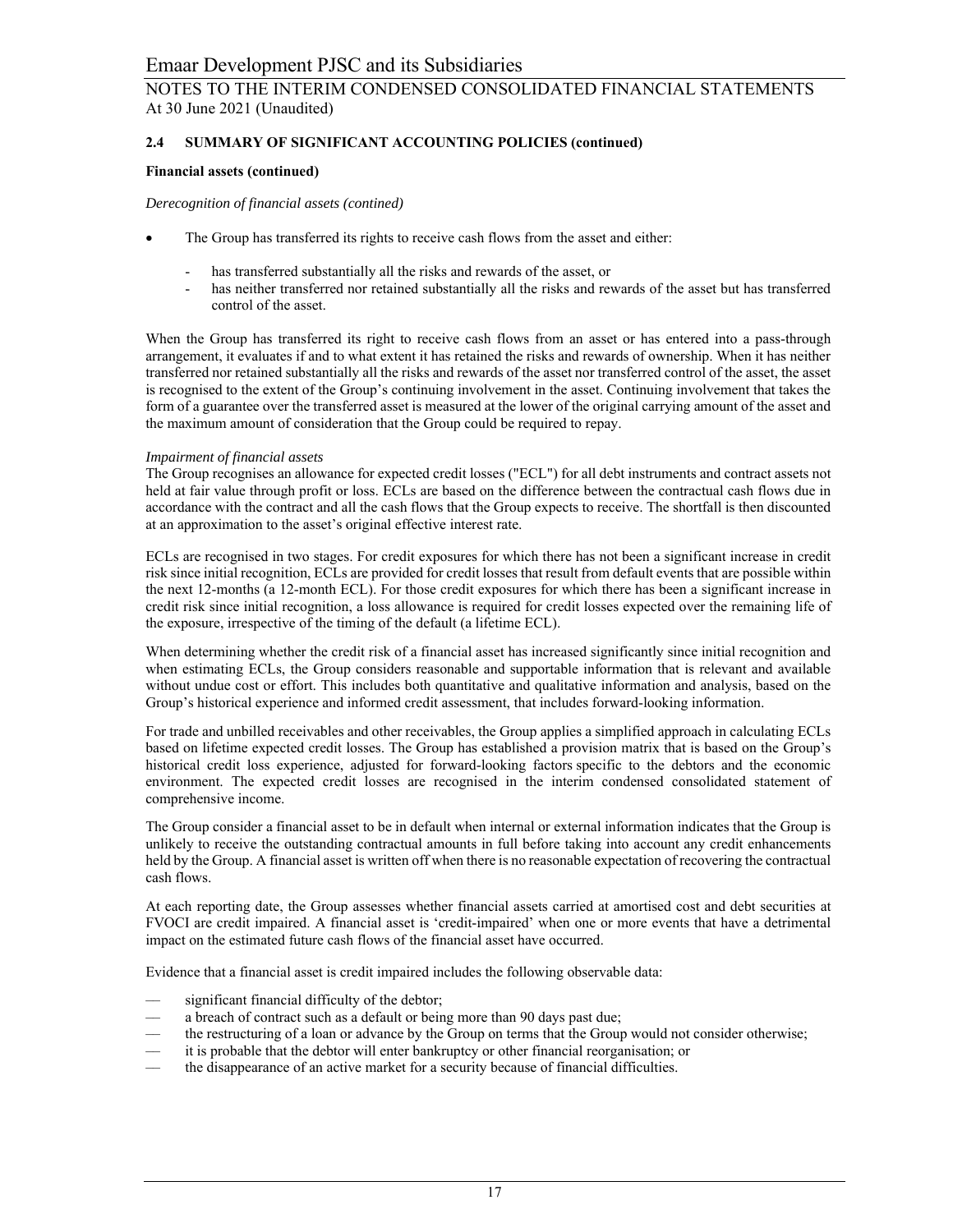### **2.4 SUMMARY OF SIGNIFICANT ACCOUNTING POLICIES (continued)**

#### **Impairment of non-financial assets**

The Group assesses at each reporting date whether there is an indication that a non-financial asset (other than inventories, contract assets and deferred tax assets) may be impaired. If any indication exists, or when annual impairment testing for an asset is required, the Group estimates the asset's recoverable amount. An asset's recoverable amount is the higher of an asset's or cash-generating unit's (CGU) fair value less costs to sell and its value in use and is determined for an individual asset, unless the asset does not generate cash inflows that are largely independent of those from other assets or groups of assets. Where the carrying amount of an asset or CGU exceeds its recoverable amount, the asset is considered impaired and is written down to its recoverable amount. In assessing value in use, the estimated future cash flows are discounted to their present value using a pre-tax discount rate that reflects current market assessments of the time value of money and the risks specific to the asset or CGU. In determining fair value less costs to sell, an appropriate valuation model is used. These calculations are corroborated by valuation multiples, quoted share prices for publicly traded entities or other available fair value indicators.

Impairment losses are recognised in the interim condensed consolidated statement of comprehensive income in those expense categories consistent with the function of the impaired asset. They are allocated first to reduce the carrying amount of any goodwill allocated to the CGU, and then to reduce the carrying amounts of the other assets in the CGU on a pro rata basis.

For assets excluding goodwill, an assessment is made at each reporting date as to whether there is any indication that previously recognised impairment losses may no longer exist or may have decreased. If such indication exists, the Group estimates the asset's or cash-generating unit's recoverable amount. A previously recognised impairment loss is reversed only if there has been a change in the assumptions used to determine the asset's recoverable amount since the last impairment loss was recognised. The reversal is limited so that the carrying amount of the asset does not exceed its recoverable amount, nor exceed the carrying amount that would have been determined, net of depreciation, had no impairment loss been recognised for the asset in prior years. Such reversal is recognised in the interim condensed consolidated statement of comprehensive income.

#### **Financial liabilities and equity instruments issued by the Group**

Debt and equity instruments are classified as either financial liabilities or as equity instruments in accordance with the substance of the contractual agreements. Financial liabilities within the scope of IFRS 9 are classified as financial liabilities at fair value through profit or loss, loans and borrowings, or as derivative instrument as appropriate. The Group determines the classification of its financial liabilities at the initial recognition.

#### *Trade and other payables*

Liabilities are recognised for amounts to be paid in the future for goods or services received, whether billed by the supplier or not.

#### *Lease liabilities*

At the commencement date of the lease, the Group recognises lease liabilities measured at the present value of lease payments to be made over the lease term. The lease payments include fixed payments (including in substance fixed payments) less any lease incentives receivable, variable lease payments that depend on an index or a rate, and amounts expected to be paid under residual value guarantees. The lease payments also include the exercise price of a purchase option reasonably certain to be exercised by the Group and payments of penalties for terminating a lease, if the lease term reflects the Group exercising the option to terminate. The variable lease payments that do not depend on an index or a rate are recognised as expense in the period on which the event or condition that triggers the payment occurs.

In calculating the present value of lease payments, the Group uses the incremental borrowing rate at the lease commencement date if the interest rate implicit in the lease is not readily determinable. After the commencement date, the amount of lease liabilities is increased to reflect the accretion of interest and reduced for the lease payments made. In addition, the carrying amount of lease liabilities is remeasured if there is a modification, a change in the lease term, a change in the in-substance fixed lease payments or a change in the assessment to purchase the underlying asset*.* 

#### *Loans and borrowings*

Term loans are initially recognised at the fair value of the consideration received less directly attributable transaction costs.

After initial recognition, interest-bearing loans and borrowings are subsequently measured at amortised cost using the effective interest rate method. Gains and losses are recognised in the interim condensed consolidated statement of comprehensive income when the liabilities are derecognised as well as through the amortisation process.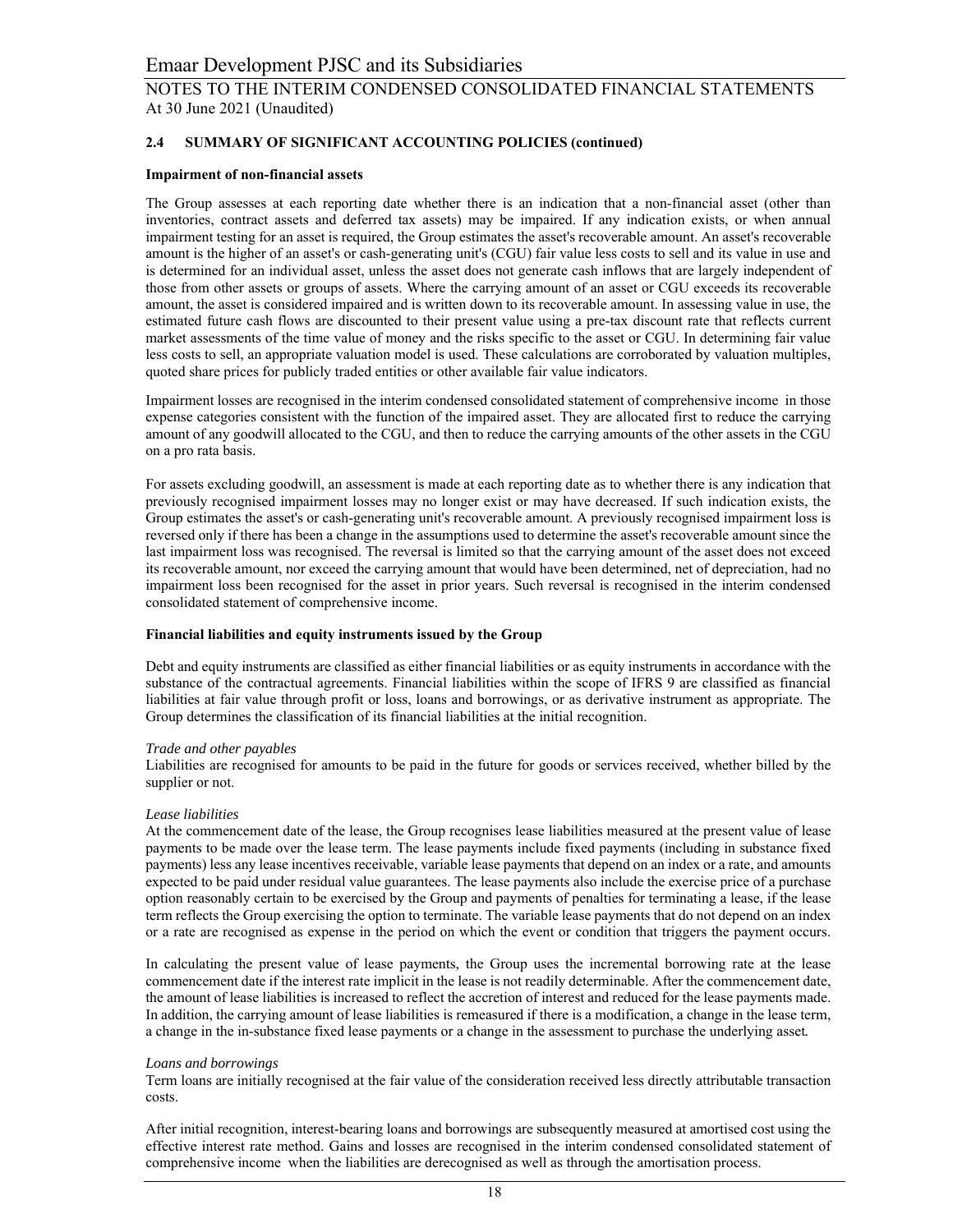### **2.4 SUMMARY OF SIGNIFICANT ACCOUNTING POLICIES (continued)**

#### **Financial liabilities and equity instruments issued by the Group (continued)**

#### *Other financial liabilities*

Other financial liabilities are initially measured at fair value, net of transaction costs and are subsequently measured at amortised cost using the effective interest method, with interest expense recognised on an effective yield basis.

The effective interest method is a method of calculating the amortised cost of a financial liability and of allocating interest expense over the relevant period. The effective interest rate is the rate that exactly discounts estimated future cash payments through the expected life of the financial liability, or, where appropriate, a shorter period.

#### *Derecognition of financial liabilities*

The Group derecognises financial liabilities when, and only when, the Group's obligations are discharged, cancelled or they expire. The Group also derecognises a financial liability when its terms are modified, and the cash flows of the modified liability are substantially different, in which case a new financial liability based on the modified terms is recognised at fair value. On derecognition of a financial liability, the difference between the carrying amount extinguished and the consideration paid (including any non-cash assets transferred or liabilities assumed) is recognised in interim condensed consolidated statement of comprehensive income .

#### *Offsetting of financial instruments*

Financial assets and financial liabilities are offset, and the net amount is reported in the interim condensed consolidated statement of financial position if there is a currently enforceable legal right to offset the recognised amounts and there is an intention to settle on a net basis, to realise the assets and settle the liabilities simultaneously.

#### **End-of-service benefits**

The Group provides end-of-service benefits to its employees. The entitlement to these benefits is usually based upon the employees' final salary and length of service, subject to the completion of a minimum service period. The expected costs of these benefits are accrued over the period of employment.

With respect to its eligible UAE and GCC national employees, the Group makes contributions to a pension fund established by the UAE General Pension and Social Security Authority calculated as a percentage of the employees' salaries. The Group's obligations are limited to these contributions, which are expensed when due.

### **Provisions**

Provisions are recognised when the Group has a legal or constructive obligation as a result of a past event, it is probable that an outflow of resources embodying economic benefits will be required to settle the obligation, and the amount can be reliably estimated. When the Group expects some or all of a provision to be reimbursed, the reimbursement is recognised as a separate asset but only when the reimbursement is virtually certain. The expense relating to any provision is presented in the interim condensed consolidated statement of comprehensive income net of any reimbursement.

Provisions are measured at the present value of the expenditures expected to be required to settle the obligation at the end of the reporting period, using a pre-tax rate that reflects current market assessments of the time value of money and the risks specific to the obligation.

Provisions are reviewed at each statement of financial position date and adjusted to reflect the current best estimate. If it is no longer probable that an outflow of resources embodying economic benefits will be required to settle the obligation, the provision is reversed.

#### **Fair value measurement**

The Group measures financial instruments, such as investment in securities and hedges, at fair value at each reporting date.

Fair value is the price that would be received to sell an asset or paid to transfer a liability in an orderly transaction between market participants at the measurement date. The fair value measurement is based on the presumption that the transaction to sell the asset or transfer the liability takes place either in the principal market for the asset or liability or the most advantageous market for the asset or liability.

The fair value of an asset or a liability is measured using the assumptions that market participants would use when pricing the asset or liability, assuming that market participants act in their economic best interest.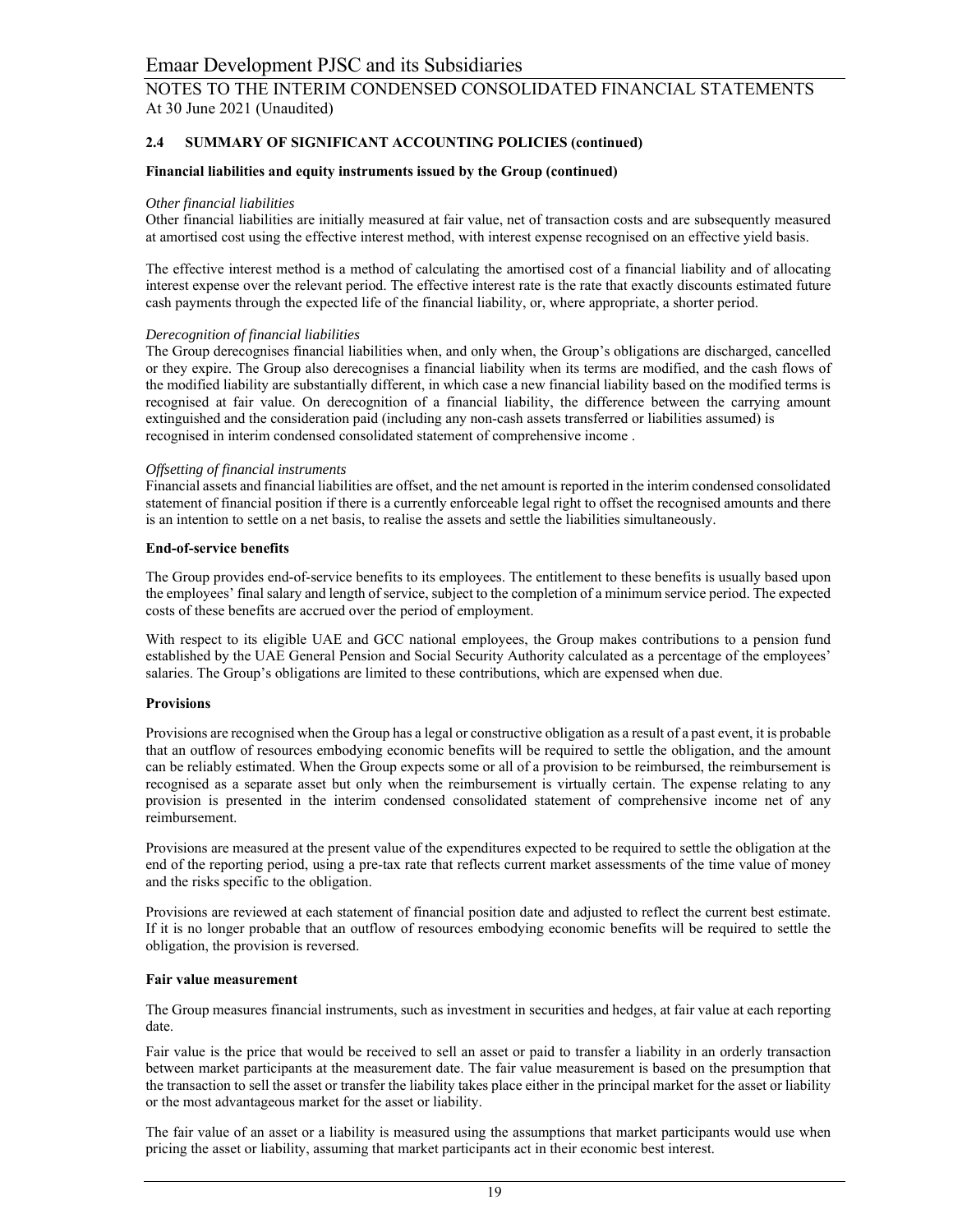### **2.4 SUMMARY OF SIGNIFICANT ACCOUNTING POLICIES (continued)**

#### **Fair value measurement (continued)**

A fair value measurement of a non-financial asset takes into account a market participant's ability to generate economic benefits by using the asset in its highest and best use or by selling it to another market participant that would use the asset in its highest and best use.

For investments traded in an active market, fair value is determined by reference to quoted market bid prices.

The fair value of interest-bearing items is estimated based on discounted cash flows using interest rates for items with similar terms and risk characteristics.

For unquoted equity investments, fair value is determined by reference to the market value of a similar investment or is based on the expected discounted cash flows.

The fair value of forward foreign exchange contracts is calculated by reference to current forward exchange rates with the same maturity.

Fair value of interest rate swap contract is determined by reference to market value for similar instruments.

The Group uses valuation techniques that are appropriate in the circumstances and for which sufficient data are available to measure fair value, maximising the use of relevant observable inputs and minimising the use of unobservable inputs.

All assets and liabilities for which fair value is measured or disclosed in the interim condensed consolidated financial statements are categorised within the fair value hierarchy, described as follows, based on the lowest level input that is significant to the fair value measurement as a whole:

- Level 1 Fair value measurements are those derived from quoted prices in an active market (that are unadjusted) for identical assets or liabilities.
- Level 2 Fair value measurements are those derived from inputs other than quoted prices included within Level 1 that are observable for the asset or liability either directly (i.e. as prices) or indirectly (i.e. derived from prices).
- Level 3 Fair value measurements are those derived from valuation techniques that include inputs for the asset or liability that are not based on observable market data (unobservable inputs).

For assets and liabilities that are recognised in the interim condensed consolidated financial statementson a recurring basis, the Group determines whether transfers have occurred between Levels in the hierarchy by re-assessing categorisation at the end of each reporting period.

For the purpose of fair value disclosures, the Group has determined classes of assets and liabilities on the basis of the nature, characteristics and risks of the asset or liability and the level of the fair value hierarchy as explained above.

### **3 SEGMENT INFORMATION**

For management purposes, the Group is organised into one segment based on its products and services, which is the real estate development business. Accordingly, the Group only has one reportable segment. Management monitors the operating results of the business as a single unit for the purpose of making decisions about resource allocation and performance assessment.

#### *Business segments*

Revenue, operating results, assets and liabilities presented in the interim condensed consolidated financial statements relates to the real estate development business of the Group.

#### *Geographic segment*

The Group is currently operating only in the UAE, hence the operating results, assets and liabilities presented it the interim condensed interim condensed consolidated financial statements relates to its operation in the UAE.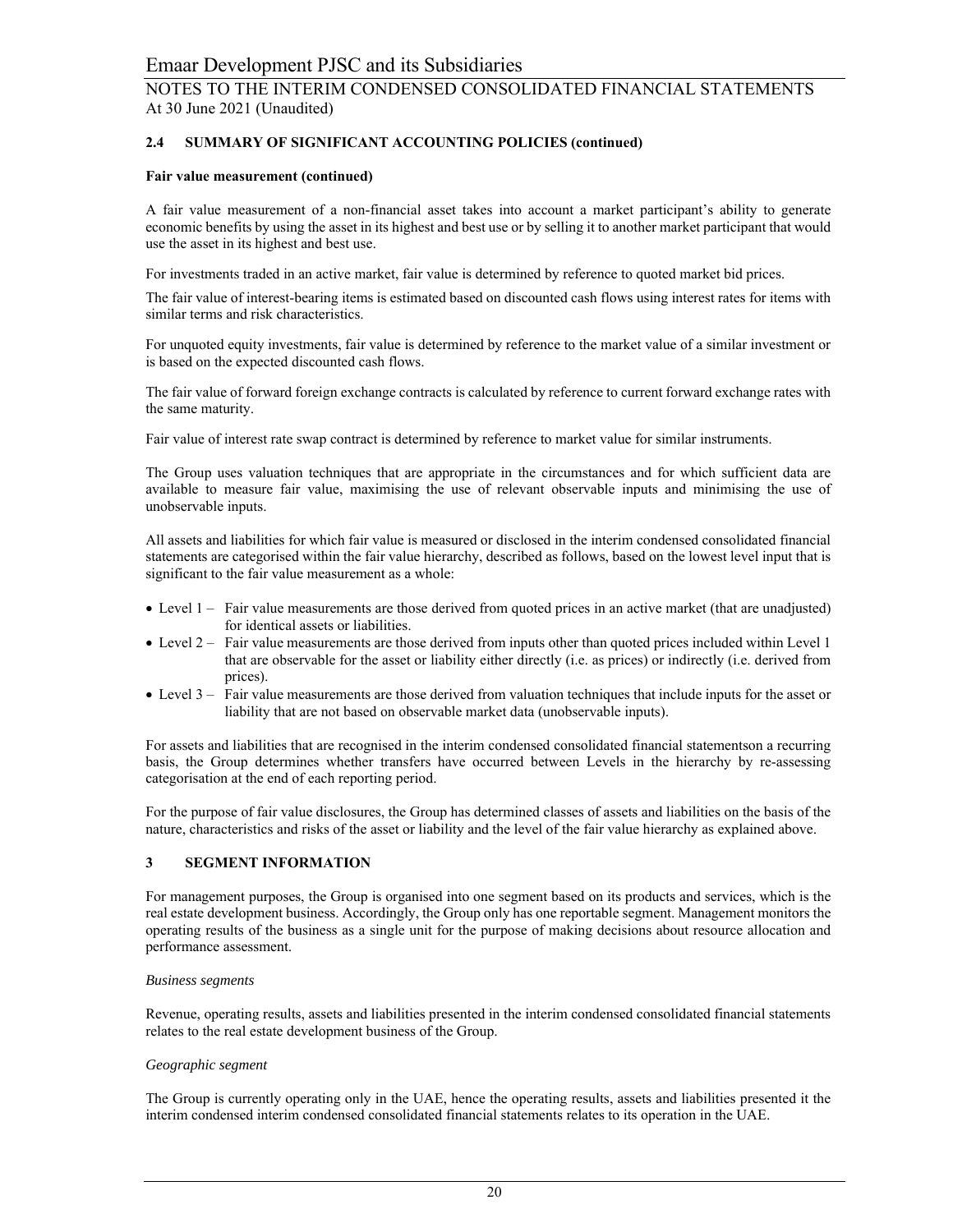## NOTES TO THE INTERIM CONDENSED CONSOLIDATED FINANCIAL STATEMENTS At 30 June 2021 (Unaudited)

### **4 REVENUE AND COST OF REVENUE**

|                                                    | Six-month period ended |              | Three-month period ended         |           |
|----------------------------------------------------|------------------------|--------------|----------------------------------|-----------|
|                                                    | <b>30 June 2021</b>    | 30 June 2020 | <b>30 June 2021</b> 30 June 2020 |           |
|                                                    | <b>AED'000</b>         | AED'000      | <b>AED'000</b>                   | AED'000   |
| Revenue                                            |                        |              |                                  |           |
| Sale of condominiums                               | 4,833,033              | 3,732,914    | 2,520,982                        | 1,458,408 |
| Sale of villas                                     | 1,800,733              | 873,876      | 899,330                          | 216,842   |
| Sale of commercial units, plots of land and others | 1,120,936              | 211,123      | 486,743                          | 98,153    |
|                                                    |                        |              |                                  |           |
|                                                    | 7,754,702              | 4,817,913    | 3,907,055                        | 1,773,403 |
|                                                    |                        |              |                                  |           |
| <b>Cost of revenue</b>                             |                        |              |                                  |           |
| Cost of condominiums                               | 3,388,102              | 2,532,001    | 1,755,212                        | 960,687   |
| Cost of villas                                     | 1,139,169              | 478,714      | 589,300                          | 143,896   |
| Cost of commercial units, plots of land and others | 276,344                | 20,446       | 124,071                          | 10,599    |
|                                                    |                        |              |                                  |           |
|                                                    | 4,803,615              | 3,031,161    | 2,468,583                        | 1,115,182 |
|                                                    |                        |              |                                  |           |

Below is the split of revenue recognised over a period of time and single point in time:

|                         |                     | Six-month period ended |                                  | <b>Three-month period ended</b> |
|-------------------------|---------------------|------------------------|----------------------------------|---------------------------------|
|                         | <b>30 June 2021</b> | 30 June 2020           | <b>30 June 2021</b> 30 June 2020 |                                 |
|                         | <b>AED'000</b>      | AED'000                | <b>AED'000</b>                   | AED'000                         |
| - Over a period of time | 6,788,232           | 4,732,517              | 3,484,473                        | 1,729,917                       |
| - Single point in time  | 966,470             | 85.396                 | 422,582                          | 43,486                          |
|                         | 7,754,702           | 4,817,913              | 3,907,055                        | 1,773,403                       |

### **5 SELLING, GENERAL AND ADMINISTRATIVE EXPENSES**

|                                              | Six-month period ended |              |                                  | <b>Three-month period ended</b> |
|----------------------------------------------|------------------------|--------------|----------------------------------|---------------------------------|
|                                              | <b>30 June 2021</b>    | 30 June 2020 | <b>30 June 2021</b> 30 June 2020 |                                 |
|                                              | <b>AED'000</b>         | AED'000      | <b>AED'000</b>                   | AED'000                         |
| Sales and marketing expenses                 | 393,521                | 230,981      | 175,835                          | 71,524                          |
| Payroll and related expenses                 | 74,072                 | 82,462       | 39,273                           | 31,489                          |
| Property management expenses                 | 28,334                 | 59,664       | 3,751                            | 29,795                          |
| Depreciation (including right-of use assets) | 7.328                  | 12.360       | 2.854                            | 5,550                           |
| Other expenses                               | 350,183                | 167,052      | 188,811                          | 56,206                          |
|                                              |                        |              |                                  |                                 |
|                                              | 853,438                | 552,519      | 410,524                          | 194,564                         |
|                                              |                        |              |                                  |                                 |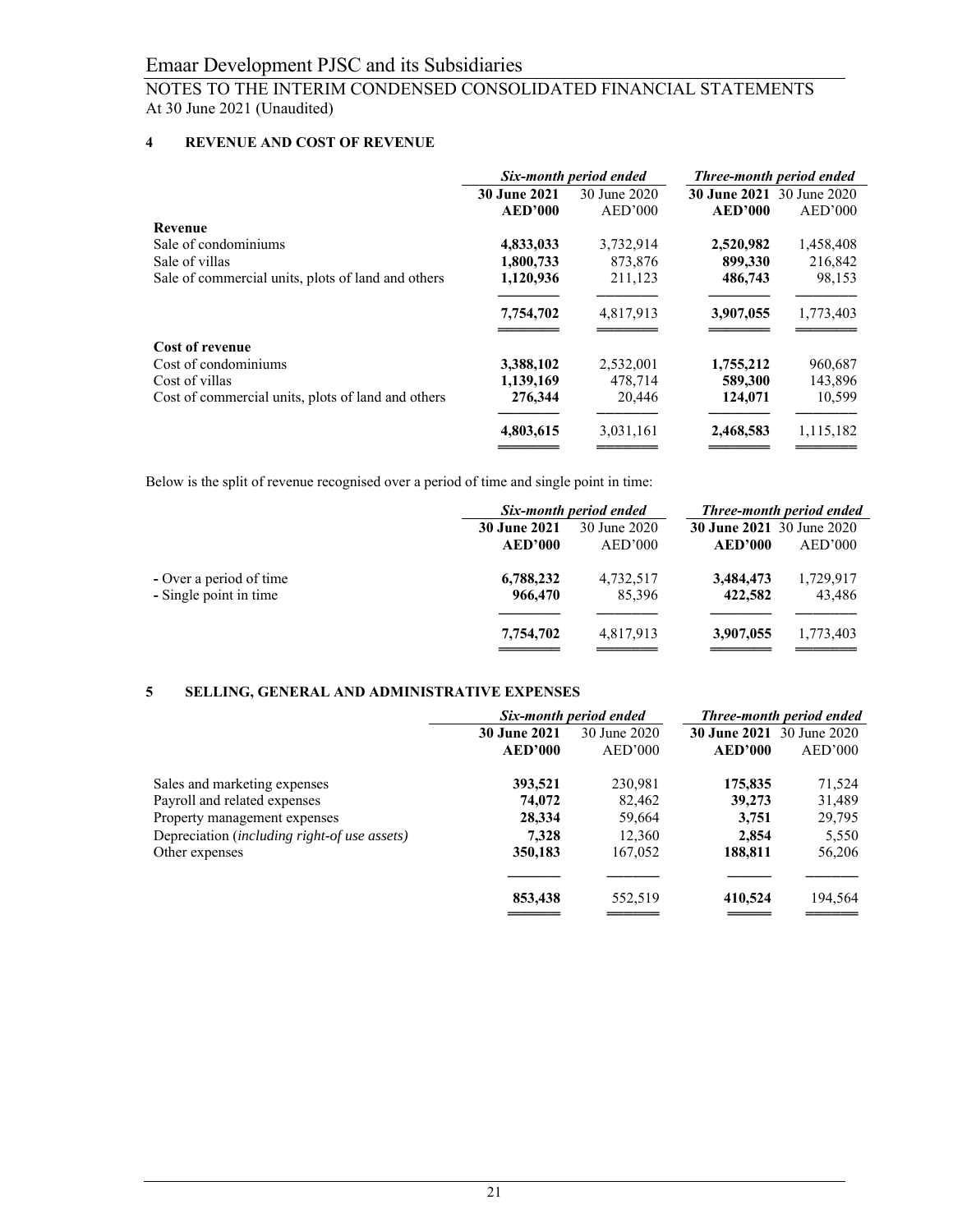# NOTES TO THE INTERIM CONDENSED CONSOLIDATED FINANCIAL STATEMENTS At 30 June 2021 (Unaudited)

### **6(a) FINANCE INCOME**

|                                                      | Six-month period ended |         |                                                                   | <b>Three-month period ended</b> |
|------------------------------------------------------|------------------------|---------|-------------------------------------------------------------------|---------------------------------|
|                                                      |                        |         | <b>30 June 2021</b> 30 June 2020 <b>30 June 2021</b> 30 June 2020 |                                 |
|                                                      | AED'000                | AED'000 | <b>AED'000</b>                                                    | AED'000                         |
| Finance income on fixed and call deposits with banks | 6.077                  | 29.813  | 2,693                                                             | 7,432                           |
| Other finance income                                 | 11,783                 |         | 7.313                                                             |                                 |
|                                                      |                        |         |                                                                   |                                 |
|                                                      | 17,860                 | 29.813  | 10,006                                                            | 7,432                           |
|                                                      |                        |         |                                                                   | ---                             |

#### **6(b) FINANCE COST**

|                                                   | Six-month period ended |                                  |                | <b>Three-month period ended</b> |
|---------------------------------------------------|------------------------|----------------------------------|----------------|---------------------------------|
|                                                   |                        | <b>30 June 2021</b> 30 June 2020 | 30 June 2021   | 30 June 2020                    |
|                                                   | AED'000                | AED'000                          | <b>AED'000</b> | AED'000                         |
| Finance costs - bank and related party borrowings | 49,098                 | 92.532                           | 24,934         | 40,142                          |
| Other finance costs                               | 93,749                 | 4,688                            | 63,410         | 2,443                           |
|                                                   |                        |                                  |                |                                 |
|                                                   | 142,847                | 97.220                           | 88,344         | 42,585                          |
|                                                   |                        |                                  |                |                                 |

### **7 BANK BALANCES AND CASH**

|                                        | 2021           | <b>30 June</b> 31 December<br>2020 |
|----------------------------------------|----------------|------------------------------------|
|                                        | <b>AED'000</b> | AED'000                            |
|                                        |                | (Audited)                          |
| Cash in hand                           | 946            | 993                                |
| Current and call bank deposit accounts | 4,482,911      | 3,349,004                          |
|                                        | 4,483,857      | 3,349,997                          |
|                                        |                |                                    |

As at 30 June 2021, Cash and cash equivalent is AED 4,340,160 thousands (31 December 2020: AED 3,307,800 thousands) which is after net of facilities obtained from various commercial banks in the UAE and are repayable on demand.

Cash at banks earn interest at fixed rates based on prevailing bank deposit rates. Short-term fixed deposits are made for varying periods between one day and three months, depending on the immediate cash requirements of the Group, and earn interest at the respective short-term deposit rates.

As at 30 June 2021, an amount of AED thousands 4,362,809 (31 December 2020: AED 3,278,834 thousands) are with banks against advances received from customers on sale of development properties which are deposited into escrow accounts. These deposits/balances are not under lien.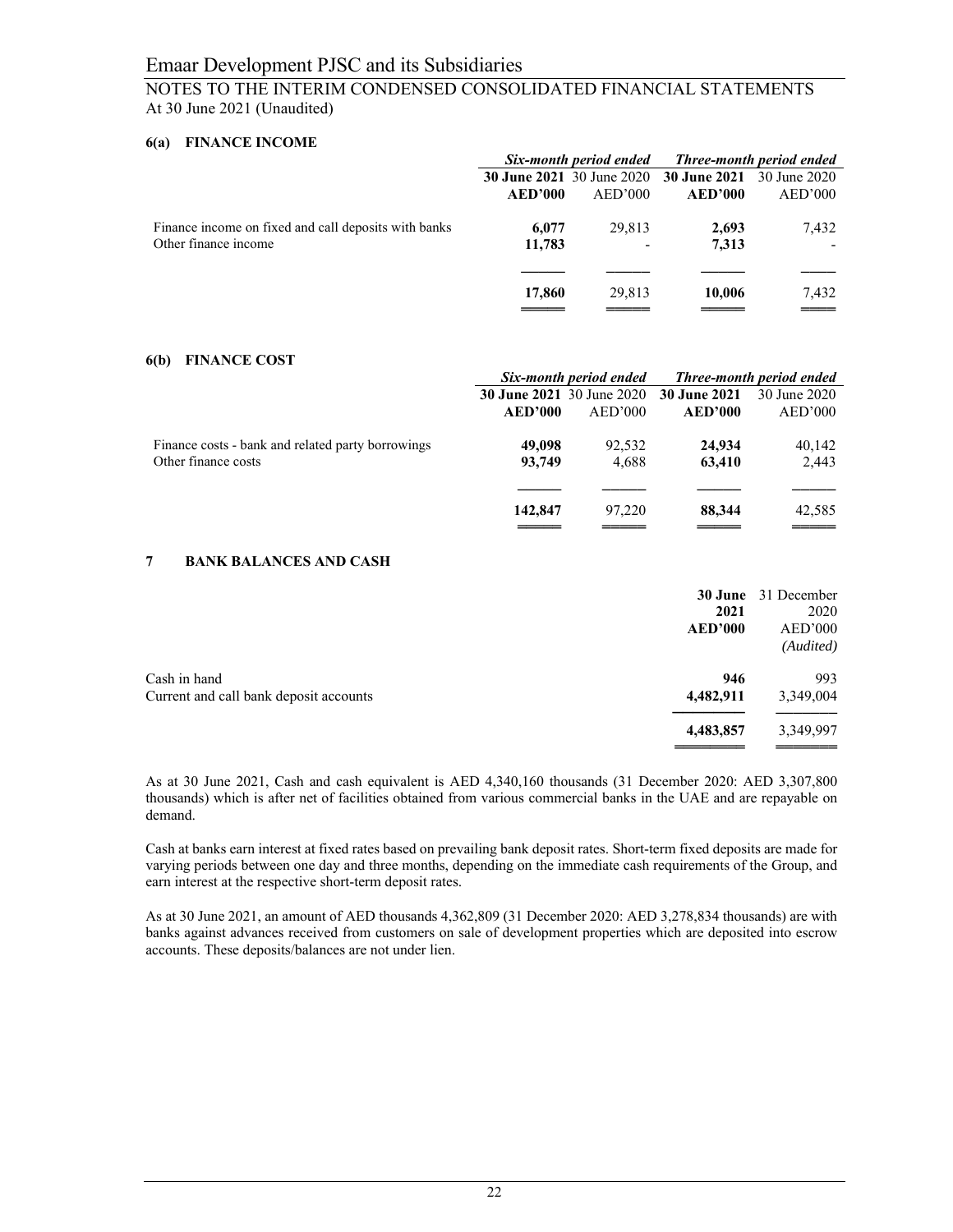### **8 TRADE AND UNBILLED RECEIVABLES**

|                                       | 30 June        | 31 December |
|---------------------------------------|----------------|-------------|
|                                       | 2021           | 2020        |
|                                       | <b>AED'000</b> | AED'000     |
|                                       |                | (Audited)   |
| <b>Trade receivables</b>              |                |             |
| Amounts receivables within 12 months  | 882,511        | 1,272,402   |
|                                       |                |             |
| <b>Unbilled receivables</b>           |                |             |
| Unbilled receivables within 12 months | 5,624,242      | 4,045,017   |
| Unbilled receivables after 12 months  | 5,735,454      | 4,375,217   |
|                                       | 11,359,696     | 8,420,234   |
| Total trade and unbilled receivables  | 12,242,207     | 9,692,636   |
|                                       |                |             |

The above trade receivables are net of AED 48,497 thousands (31 December 2020: AED 48,497 thousands) relating to provision for doubtful debts representing management's best estimate of loss based on expected credit loss model. All other receivables are considered fully recoverable.

### **9 OTHER ASSETS, RECEIVABLES, DEPOSITS AND PREPAYMENTS**

| 30 June<br>2021<br><b>AED'000</b>                                     | 31 December<br>2020<br>AED'000<br>(Audited) |
|-----------------------------------------------------------------------|---------------------------------------------|
| 508,444<br>Advances to contractors and others                         | 661,377                                     |
| Due from related parties (note 17)<br>3,415,061                       | 3,235,173                                   |
| Deferred sales commission (i)<br>766,605                              | 621,241                                     |
| Value added tax recoverable<br>140,246                                | 104,579                                     |
| 8,432<br>Prepayments                                                  | 7,182                                       |
| 27,504<br>Other receivables and deposits                              | 39,153                                      |
| 4,866,292                                                             | 4,668,705                                   |
| Other assets, receivables, deposits and prepayments maturity profile: |                                             |
| Within 12 months<br>3,039,292                                         | 2,997,705                                   |
| After 12 months<br>1,827,000                                          | 1,671,000                                   |
| 4,866,292                                                             | 4,668,705                                   |

(i) The deferred sales commission expense incurred to obtain or fulfil a contract with the customers is amortised over the period of satisfying performance obligations where applicable.

#### **10 DEVELOPMENT PROPERTIES**

|                                                                   | 30 June        | 31 December |
|-------------------------------------------------------------------|----------------|-------------|
|                                                                   | 2021           | 2020        |
|                                                                   | <b>AED'000</b> | AED'000     |
|                                                                   |                | (Audited)   |
| Balance at the beginning of the period/year                       | 14,469,588     | 14,739,325  |
| Add: Costs incurred during the period/year                        | 3,651,888      | 5,825,355   |
| Less: Costs transferred to cost of revenue during the period/year | (4,801,900)    | (6,279,869) |
| Less: Transferred to Parent Company                               |                | 184,777     |
| Balance at the end of the period/year                             | 13,319,576     | 14,469,588  |
|                                                                   |                |             |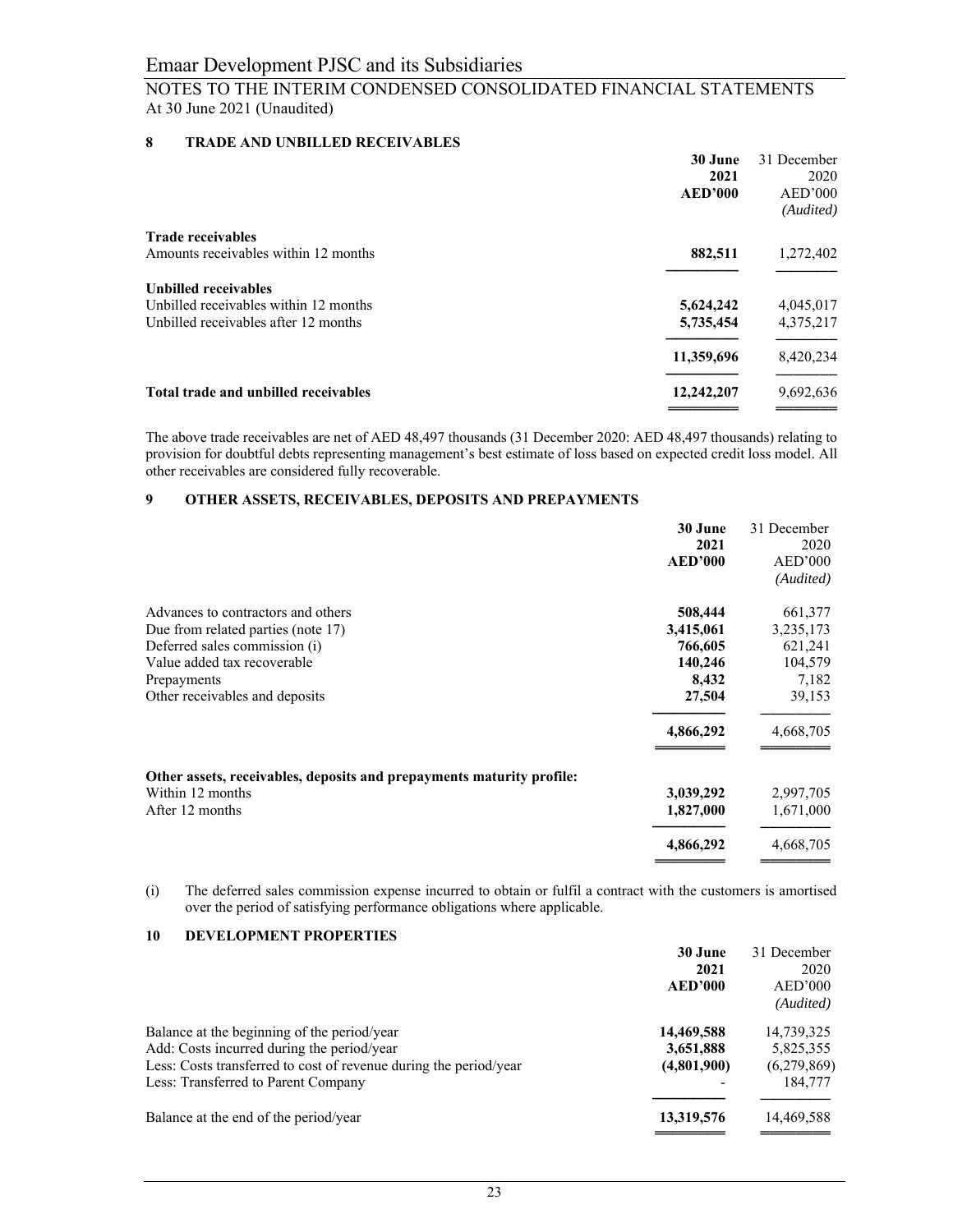### **11 LOAN TO JOINT VENTURES**

|                           | 30 June        | 31 December |
|---------------------------|----------------|-------------|
|                           | 2021           | 2020        |
|                           | <b>AED'000</b> | AED'000     |
|                           |                | (Audited)   |
| Emaar Dubai South DWC LLC | 851,558        | 861,359     |
| Old Town Views LLC        | 113,888        | 113,889     |
|                           | 965,446        | 975,248     |
|                           |                |             |

Loans to joint ventures are unsecured, and are repayable as per the terms of the agreement and does not carry any interest.

### **12 INVESTMENT IN JOINT VENTURES**

|                                                        | 30 June        | 31 December |
|--------------------------------------------------------|----------------|-------------|
|                                                        | 2021           | 2020        |
|                                                        | <b>AED'000</b> | AED'000     |
|                                                        |                | (Audited)   |
| Emaar Dubai South DWC LLC                              | 245,300        | 197,943     |
| Zabeel Square LLC                                      | 234,536        | 234,536     |
| Old Town Views LLC                                     | 139,320        | 83,883      |
| Net investment in joint ventures as at period/year end | 619,156        | 516,362     |
|                                                        |                |             |

The Group has the following effective ownership interest in its joint ventures:

|                           | <b>Country of</b>    | Ownership |        |  |
|---------------------------|----------------------|-----------|--------|--|
|                           | <i>Incorporation</i> | 2021      | 2020   |  |
| Emaar Dubai South DWC LLC | <b>UAE</b>           | 50.00%    | 50.00% |  |
| Zabeel Square LLC         | <b>UAE</b>           | 50.00%    | 50.00% |  |
| Old Town Views LLC        | <b>UAE</b>           | 61.25%    | 61.25% |  |

### **13 TRADE AND OTHER PAYABLES**

|                                               | 30 June<br>2021<br><b>AED'000</b> | 31 December<br>2020<br>AED'000<br>(Audited) |
|-----------------------------------------------|-----------------------------------|---------------------------------------------|
| Creditors for land purchase                   | 3,634,967                         | 3,564,953                                   |
| Project contract cost accruals and provisions | 3,325,544                         | 3,135,962                                   |
| Payable to related parties (note 17)          | 4,700,591                         | 4,508,768                                   |
| Trade payables (i)                            | 796,724                           | 928,247                                     |
| Sales commission payable                      | 269,394                           | 120,583                                     |
| Payable to authorities                        | 306,946                           | 182,537                                     |
| Other payables and accruals                   | 499,719                           | 446,714                                     |
|                                               | 13,533,885                        | 12,887,764                                  |
|                                               |                                   |                                             |

(i) Trade payables include Supplier factoring facility of AED 82,956 thousands (31 December 2020: AED 42,533 thousands) under which its suppliers elect to receive early payment of their invoice from a bank by factoring their receivable from the Group. Under the arrangement, a bank agrees to pay amounts to participating supplier in respect of invoices owed by the Group and receives settlement from the Group at a later date.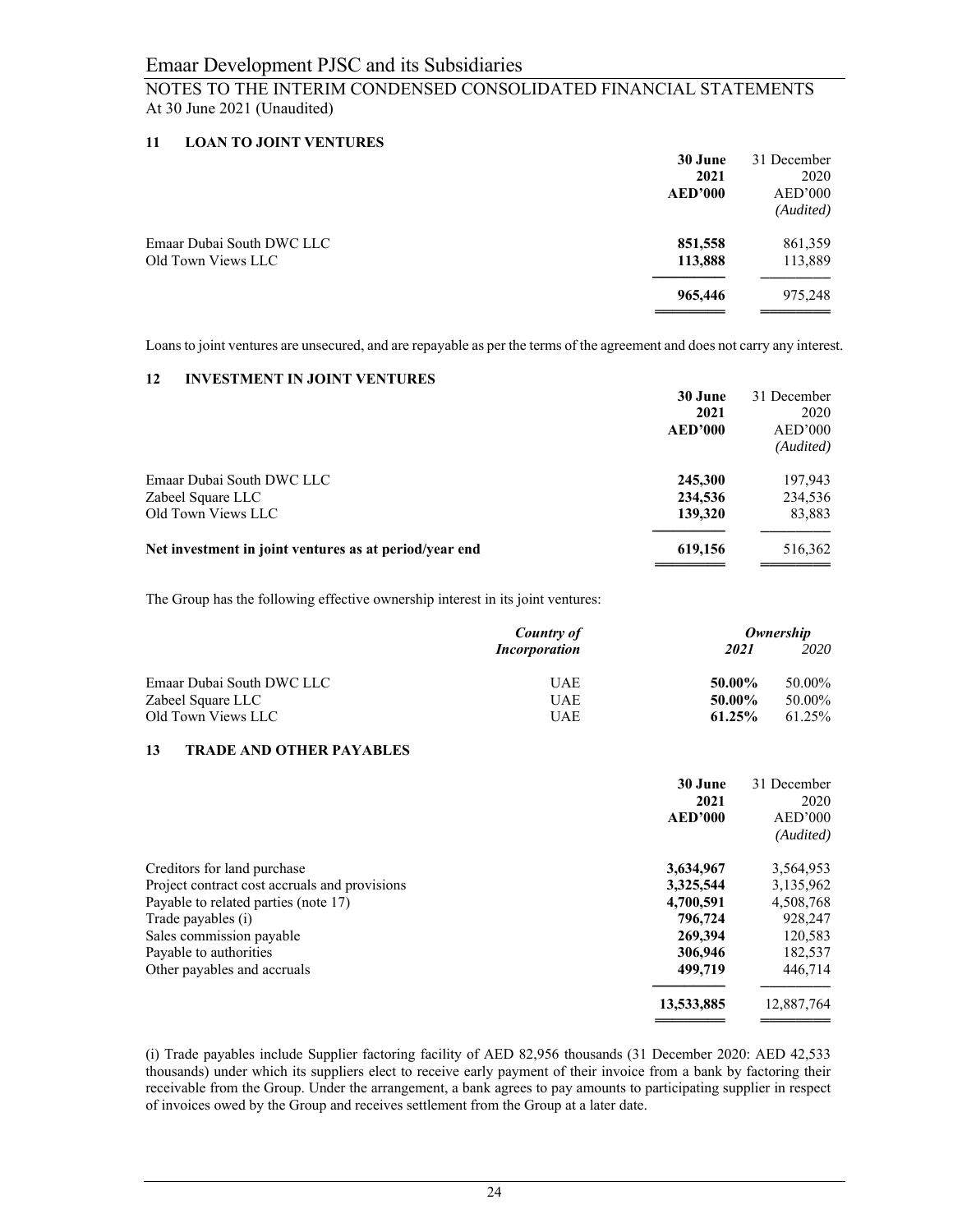### **14 INTEREST-BEARING LOANS AND BORROWINGS**

During 2019, the Group had availed 5-year Revolving credit facility ("RCF facility") of USD 1,000,000 thousands (AED 3,673,000 thousands). This RCF facility is unsecured and carries interest rate at 3 months LIBOR plus 1.25% per annum and is available until 2022. This RCF facility carries certain financial covenants. As at 30 June 2021, the Group has drawn down USD 900,000 thousands (AED 3,305,695 thousands) from the RCF facility. This RCF facility is interest-bearing loans and borrowing and presented in the interim condensed consolidated financial statement at AED 3,302,899 thousands (31 December 2020: AED 3,669,249 thousands) net of unamortised directly attributable transaction cost, payable after 12 months from the reporting date.

During the current period, the Group has availed short term facility of AED 600,000 thousands (31 December 2020: Nil) and is repayable in FY 2022. This facility carries interest of EIBOR plus 1% per annum and is secured by a corporate guarantee from Parent Company. As at 30 June 2021, the Group has drawn down AED 220,000 thousands (31 December 2020: Nil) from the facility.

As at 30 June 2021, included under interest-bearing loans and borrowings is AED 143,696 thousands (31 December 2020: AED 42,197 thousands) which represents facilities obtained from various commercial banks in the UAE and is repayable on demand.

### **15 GUARANTEES AND CONTINGENCIES**

The Group has provided a performance guarantee of AED 5,534,828 thousands (31 December 2020: AED 6,503,506 thousands) to the Real Estate Regulatory Authority (RERA), Dubai for its projects as per RERA regulations.

### **16 COMMITMENTS**

At 30 June 2021, the Group had commitments of AED 5,866,708 thousands (31 December 2020: AED 6,434,085 thousands). This represents the value of contracts entered into by the Group including contracts entered into for purchase of plots of land at period/year end, net of invoices received and accruals made at that date.

Furthermore, in accordance with the Development Agreement entered by the Group with Mina Rashid, the Group has a commitment to pay 30% of future profits over the project life cycle of Mina Rashid Project.

There were certain claims submitted by contractors relating to various projects of the Group in the ordinary course of business from which it is anticipated that no material unprovided liabilities will arise.

### **17 RELATED PARTY DISCLOSURES**

For the purpose of these interim condensed consolidated financial statements, parties are considered to be related to the Group, if the Group has the ability, directly or indirectly, to control the party or exercise significant influence over the party in making financial and operating decisions, or vice versa, or where the Group and the party are subject to common control or common significant influence. Related parties may be individuals or other entities.

### **Related party transactions**

During the period, the following were the significant related party transactions, which were carried out in the normal course of business on terms agreed between the parties:

|                                                                | Six-month period ended            |                            |
|----------------------------------------------------------------|-----------------------------------|----------------------------|
|                                                                | 30 June<br>2021<br><b>AED'000</b> | 30 June<br>2020<br>AED'000 |
| <b>Parent:</b>                                                 |                                   |                            |
| Revenue (refer (ii) below)                                     | 118,633                           | 115,729                    |
| Selling, general and administrative expenses (refer (i) below) | 243,570                           | 134,298                    |
| Finance cost (refer (iii) below)                               | 20,869                            | 37,484                     |
| Net funding movement (refer (iii) below)                       |                                   | (200,000)                  |
| <i><b>Affiliated entities:</b></i>                             |                                   |                            |
| Selling, general and administrative expenses                   | 13,141                            | 7,256                      |
| Property development expenses                                  | 24,750                            | 32,726                     |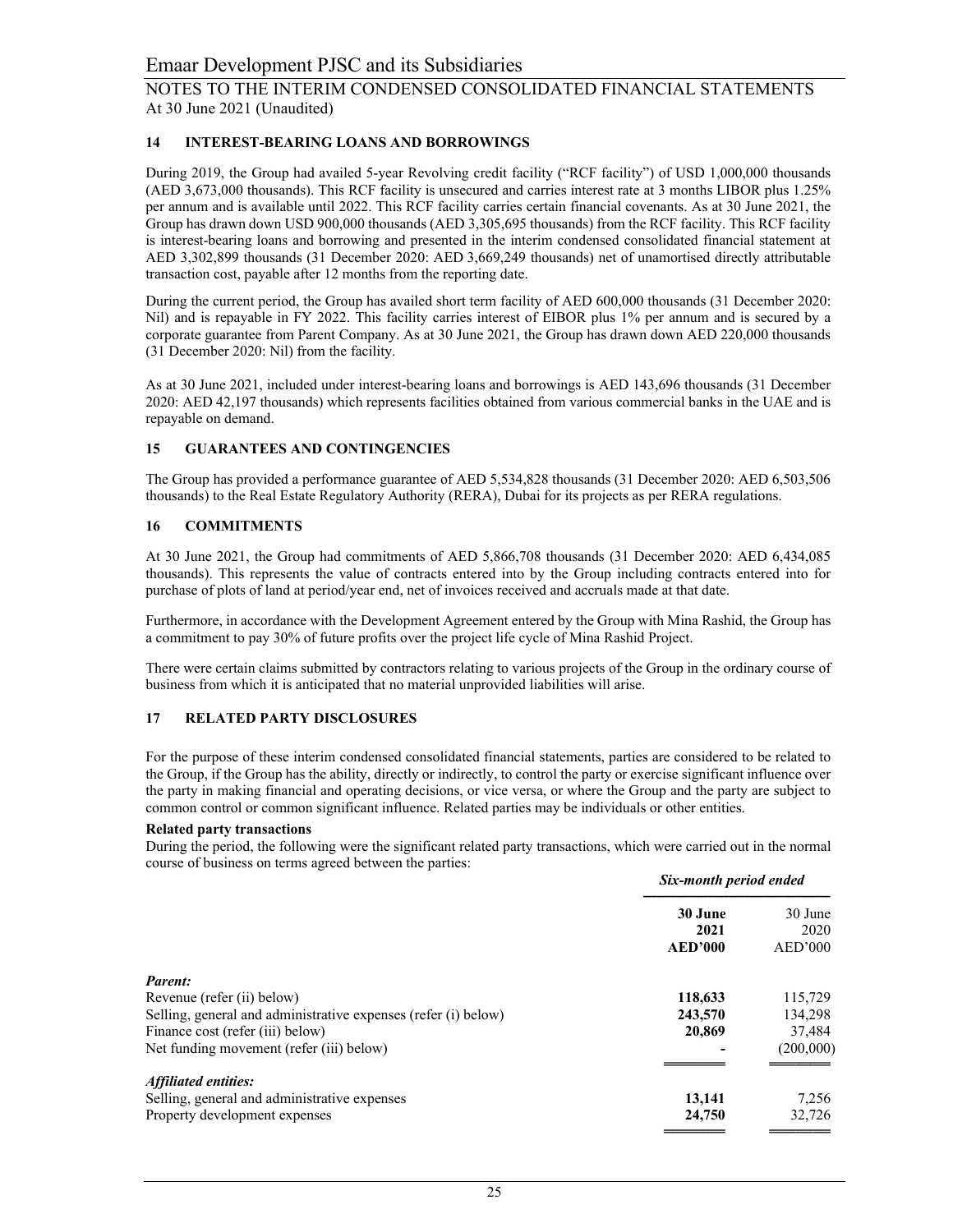### **17 RELATED PARTY DISCLOSURES (continued)**

|                                                                                                                | Six-month period ended |         |
|----------------------------------------------------------------------------------------------------------------|------------------------|---------|
|                                                                                                                | 30 June                | 30 June |
|                                                                                                                | 2021                   | 2020    |
|                                                                                                                | <b>AED'000</b>         | AED'000 |
| Directors, Key management personnel and their related parties:<br>Selling, general and administrative expenses |                        |         |
|                                                                                                                | 244                    | 225     |
|                                                                                                                |                        |         |

#### **Related party balances**

Significant related party balances (and the interim condensed consolidated statement of financial position captions within which these are included) are as follows:

|                                                                        | 30 June        | 31 December |
|------------------------------------------------------------------------|----------------|-------------|
|                                                                        | 2021           | 2020        |
|                                                                        | <b>AED'000</b> | AED'000     |
|                                                                        |                | (Audited)   |
| Parent:                                                                |                |             |
| Other assets, receivables, deposits and prepayments (refer (ii) below) | 3,380,950      | 3,207,391   |
| Trade and other payables (refer (iii) below)                           | 4,659,613      | 4,475,696   |
|                                                                        |                |             |
| <i><b>Affiliated entities:</b></i>                                     |                |             |
| Other assets, receivables, deposits and prepayments                    | 34,111         | 27,782      |
| Trade and other payables                                               | 40,978         | 33,072      |
|                                                                        |                |             |

#### *(i) Allocation of corporate expenses:*

The Parent Company has provided certain corporate functions to the Group and costs associated with these functions were allocated to the Group. These functions included human resources, treasury, investor relations, finance and accounting, compliance, information technology, corporate and legal compliance, business development and marketing. As per Relationship Agreement, corporate expenses are allocated by the Parent on the basis of 3% of revenue of the Group.

#### *(ii) Recoverable from the Parent:*

This mainly represents balances recoverable from the Parent with respect to the development costs incurred for the Build-to-sell (BTS) developments in Dubai Creek Harbour project. As agreed in the Master Transfer Agreement (MTA), the Parent has transferred the development services and profit relating to the BTS development in Dubai Creek Harbour project to the Company, for which the development costs including infrastructure costs are incurred by the Company. These balances will be recovered as per the agreed terms in the MTA.

### *(iii) Payable to the Parent Company:*

Amount due to the Parent Company is unsecured and is repayable on demand. This includes AED 2,584,750 thousands (31 December 2020: AED 2,584,750 thousands) which carries interest rate at LIBOR plus 1.4% per annum. Also refer Note 13. The Group has total credit facility of USD 1,350,000 thousands (AED 4,958,550 thousands).

#### **Compensation of key management personnel**

The remuneration of key management personnel during the period was as follows:

|                                                           | 30 June<br>2021<br><b>AED'000</b> | 30 June<br>2020<br>AED'000 |
|-----------------------------------------------------------|-----------------------------------|----------------------------|
| Short-term benefits<br>Employees' end-of-service benefits | 24,317<br>837                     | 28,196<br>1,082            |
|                                                           | 25,154                            | 29,278                     |

During the period, the number of key management personnel is 34 (30 June 2020: 44)